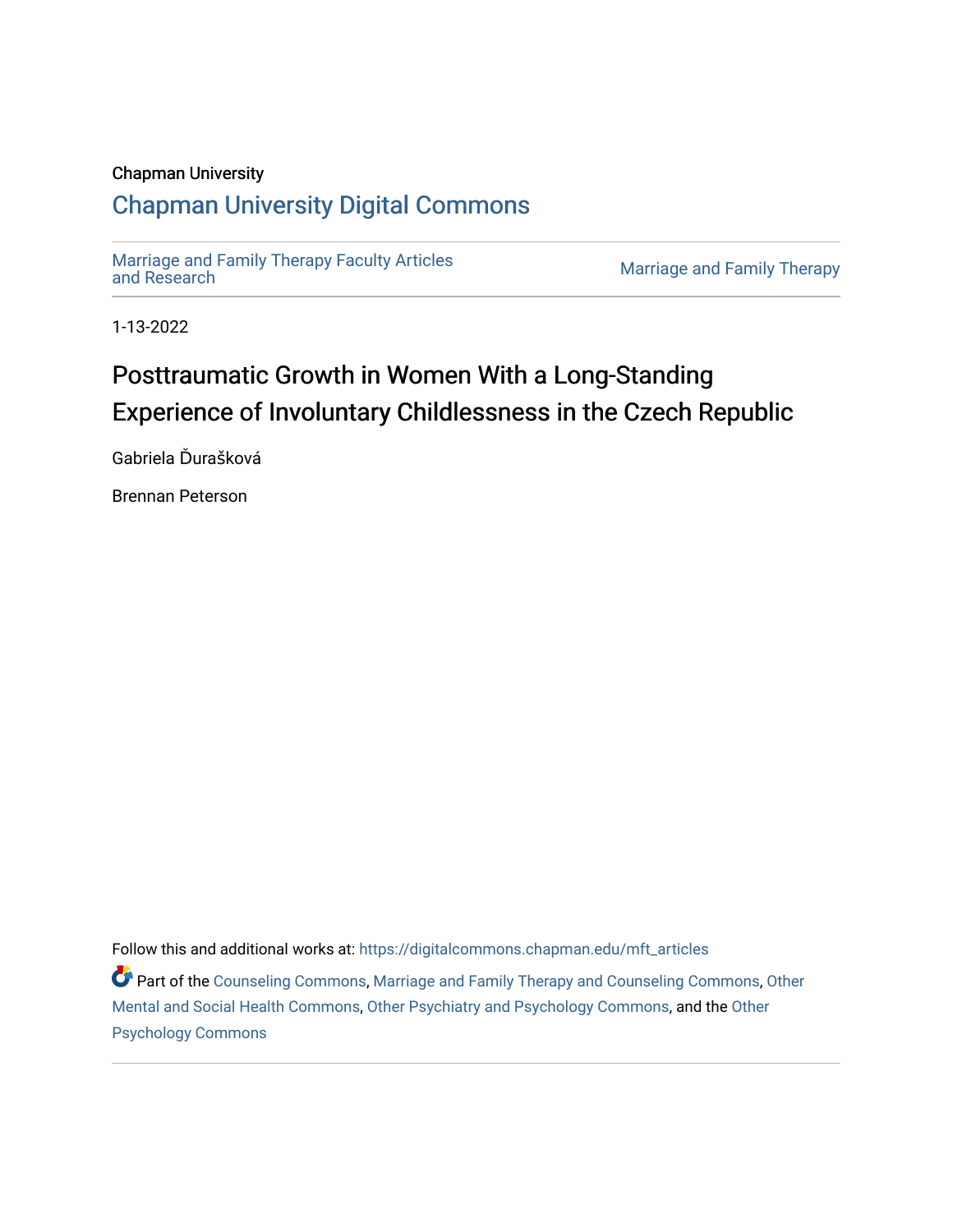# Posttraumatic Growth in Women With a Long-Standing Experience of Involuntary Childlessness in the Czech Republic

## **Comments**

This is a pre-copy-editing, author-produced PDF of an article accepted for publication in Journal of Humanistic Psychology in 2022 following peer review. The definitive publisher-authenticated version is available online at [https://doi.org/10.1177/00221678211068291.](https://doi.org/10.1177/00221678211068291)

Copyright The authors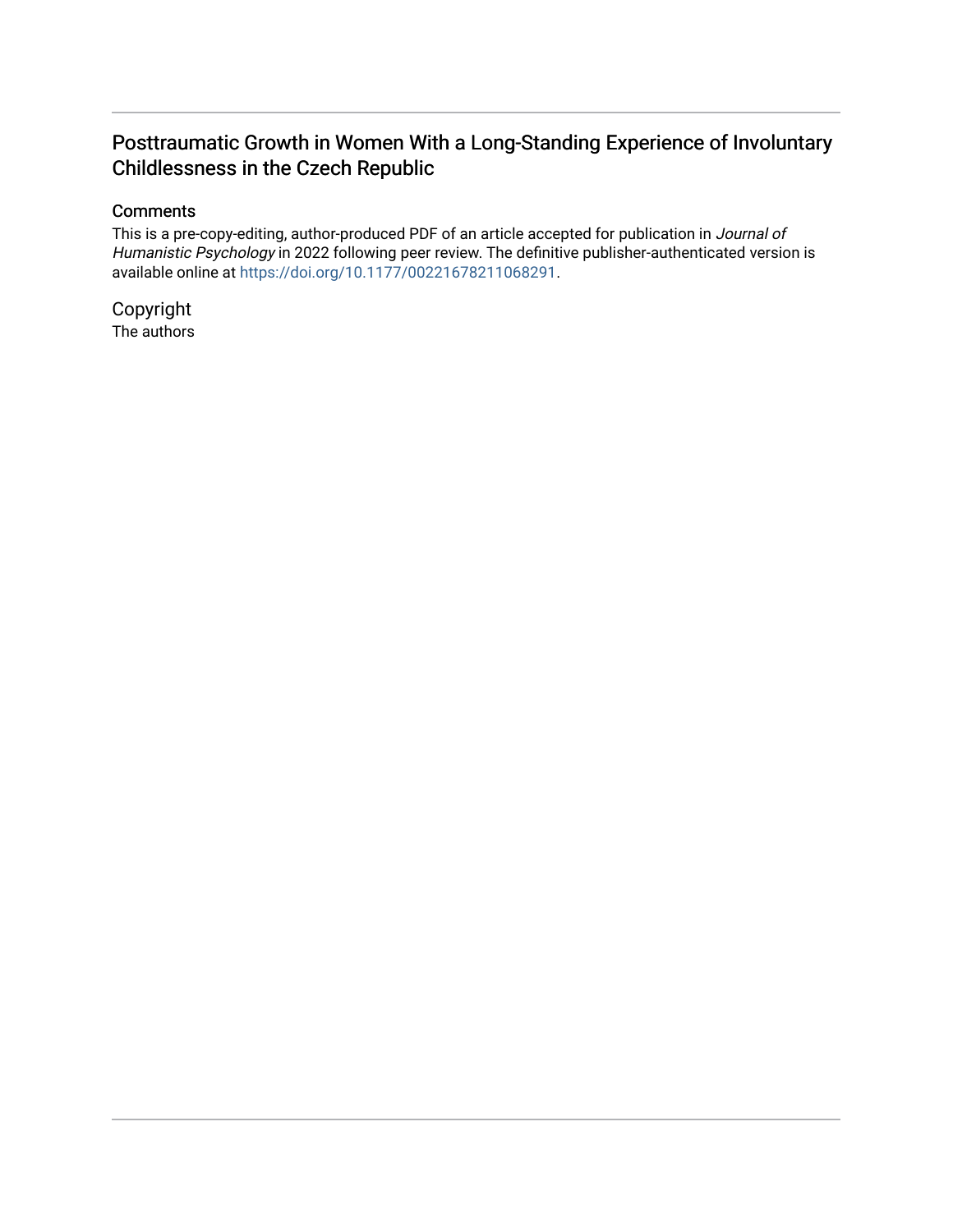# **Posttraumatic growth in women with a long-standing experience of involuntary childlessness**

## **in the Czech Republic**

Gabriela Ďurašková, Department of Clinical Psychology, Motol University Hospital, Prague, CZ Brennan Peterson, Department of Psychology, Chapman University, Orange, CA, USA.

Correspondence concerning this article should be addressed to Gabriela Ďurašková, Department of Clinical Psychology, Motol University Hospital, V Uvalu 84, Prague, 150 06, Czech Republic (email: [gabriela.duraskova@gmail.com\)](mailto:gabriela.duraskova@gmail.com).

# **Abstract**

This qualitative research study aimed to examine aspects of posttraumatic growth (PTG) in women with a long-standing experience of involuntary childlessness. In-depth semi-structured interviews, lasting an average of 53 minutes, were conducted in the Czech Republic. Twenty-four women, averaging 38.8 years old with an average of 6.2 years of infertility experience, participated. They were asked how involuntary childlessness affected/changed their partnerships, sexual life, job, future plans, attitude to children/values/faith, and leisure time. Participants shared both positive and negative aspects of the infertility experience. Data were analyzed using thematic analysis. Five main themes of PTG were identified: strengthening of partnership, greater humility, deeper selfappreciation, reassessment of relationships, and changes in philosophy of life. These findings could be useful to mental health providers to facilitate the PTG process in patients.

### **Key words**

Posttraumatic growth, infertility, childlessness, treatment failure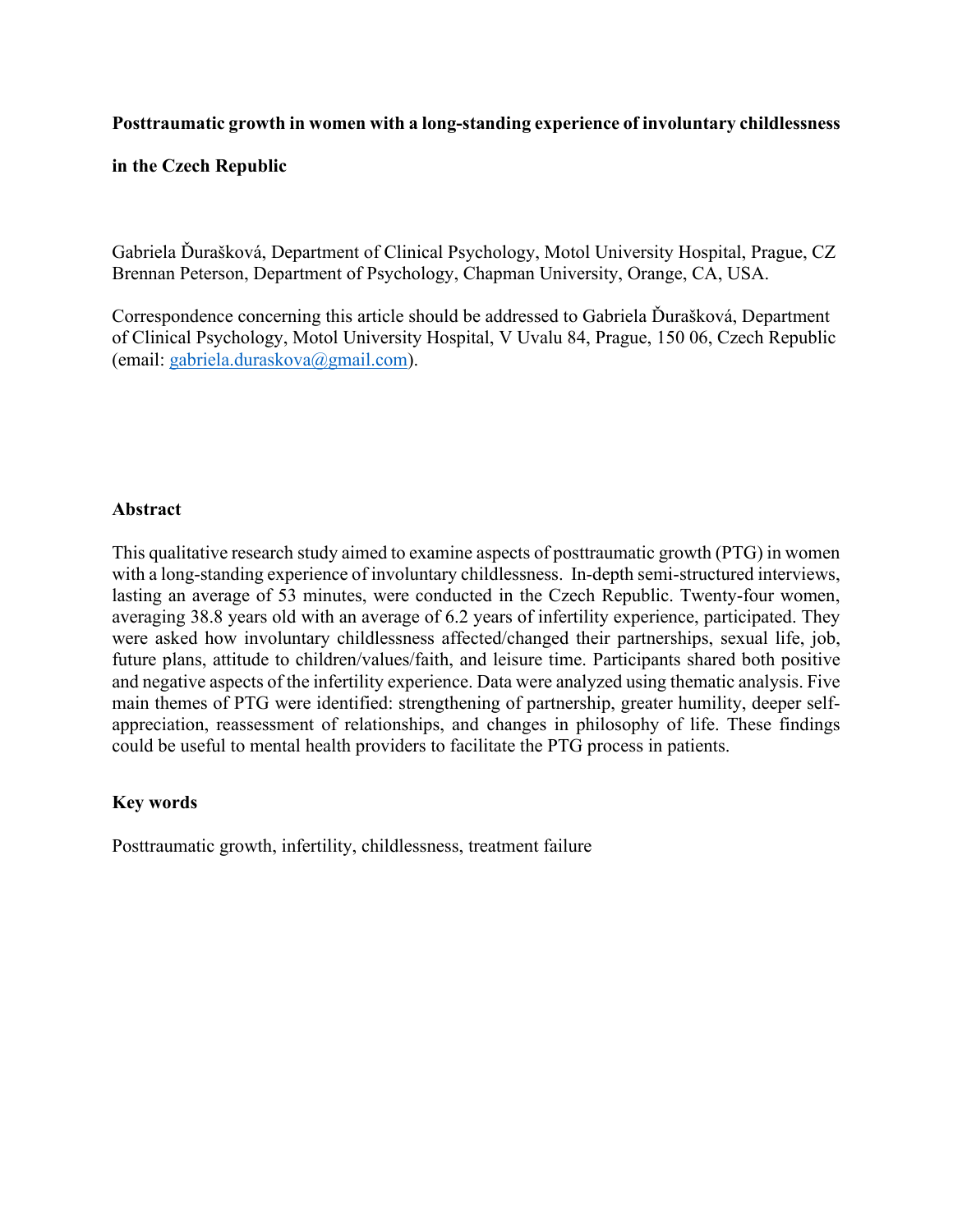# **Posttraumatic growth in women with a long-standing experience of involuntary childlessness**

# **in the Czech Republic**

#### **Introduction**

Couples who yearn for a baby yet have difficulty conceiving face an emotionally, physically, and socially challenging experience long rooted in history. From Biblical accounts to Greek and Egyptian histories, the experience of infertility has been characterized by significant loss, sorrow, grief, and suffering. Today, as many as 15% of Czech couples have fertility problems, and 72.4 million females report fertility problems worldwide (Boivin et al., 2007; Slepičková, 2014). It is estimated that only 56% of couples worldwide with an infertility diagnosis seek medical treatment (Boivin et al., 2007), primarily from their gynecologists or through fertility specialists using Assisted Reproductive Technologies (ART), including *in vitro* fertilization (IVF).

Qualitative research reports show that an unexpected medical diagnosis of infertility is related to increased psychological distress, including threats to one's identity (Konečná, 2009; Alamin et al., 2020). For example, infertility often leads women to perceive themselves as incompetent or insufficient (Slepičková, 2006, Clarke, Martin-Matthews & Matthews, 2006) and men may feel emasculated (Hanna & Gough, 2015), often resulting in low self-confidence (Daniluk & Tench, 2007).

Even if only one partner is diagnosed with infertility, the relational stressor impacts both members of the couple (Peterson et al., 2009). Childless couples have to solve many dilemmas in their relationship, which can make their everyday life more difficult. Changes in their sexual life, as instructed by a specialist, may cause increased sexual stress (Luk & Loke, 2015; Batool & de Visser, 2016) and a loss of spontaneity (Ratislavová & Kašová, 2009). Long-standing unsuccessful efforts to conceive are also frequently connected with an overall change of lifestyle. Childless couples are often excluded (or exclude themselves) from social situations, lose friends who were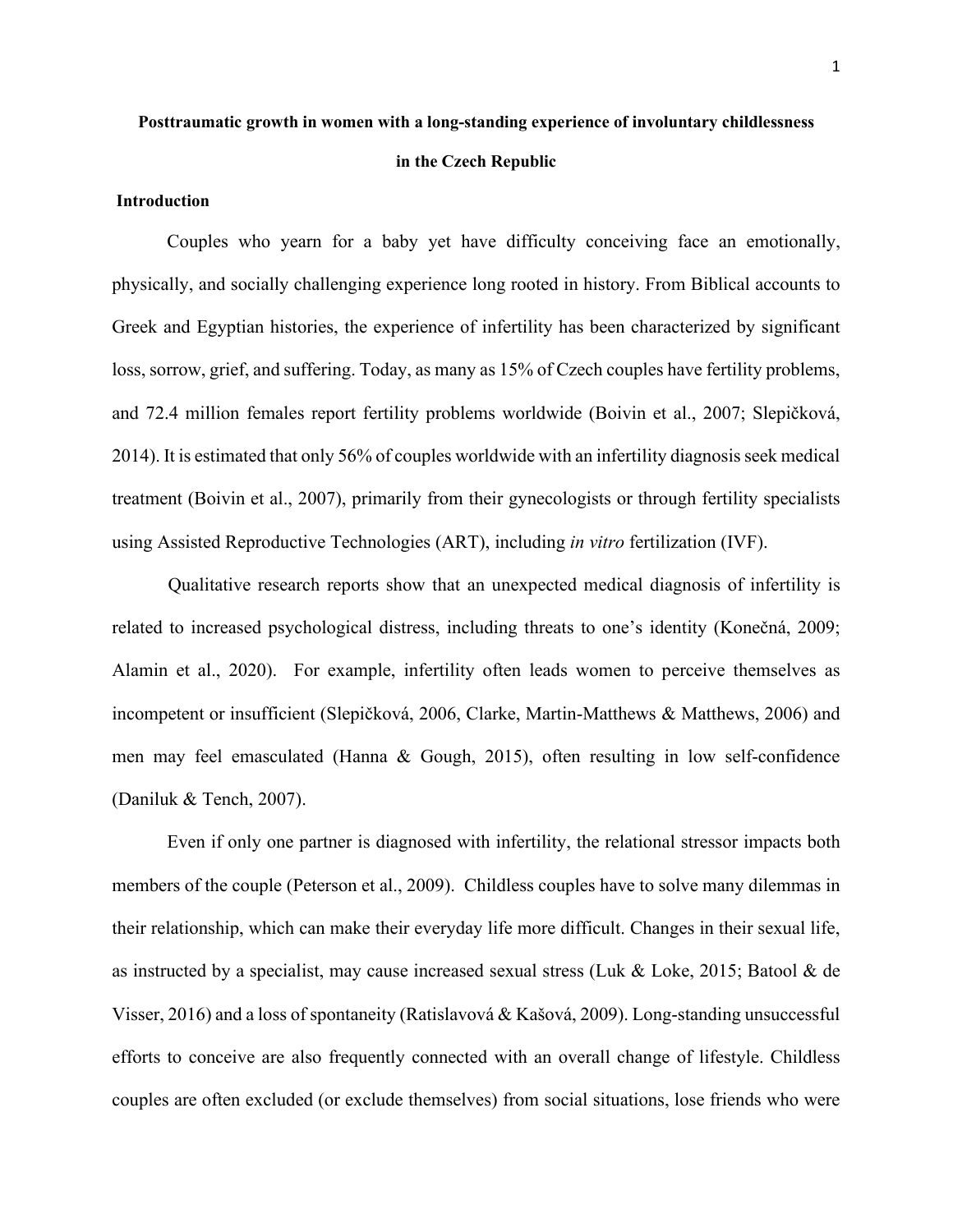able to have children, and feel stigmatized (Sternke & Abrahamson, 2015). In addition, women may be reluctant to engage in longer-term work projects or change jobs (Slepičková, 2009).

Because infertility is a heavy burden that radically affects everyday life, the majority of research examining infertility and psychological adjustment emphasizes the negative factors connected to this difficult situation. Fewer studies examine a strength-based approach regarding the potential positives of this challenging life stressor. This study considers whether there are positive outcomes as a result of infertility struggles — i.e., posttraumatic growth (PTG).

Tedeschi and Calhoun (2004) broadly define PTG as "positive psychological change experienced as a result of the struggle with highly challenging life circumstances" (p. 1). In other words, it is the positive personality change developed after experiencing a traumatic situation (Calhoun & Tedeschi, 2006; Slezáčková, 2009). PTG is both a process and an outcome, typically manifested as positive changes in one's attitude towards oneself, relationships, and life philosophy (Calhoun & Tedeschi, 1999).

While some qualitative studies have identified PTG as an emerging theme for women struggling with infertility (Berger, Paul & Henshaw, 2013, Lee et al., 2009, Daniluk, 2001), PTG was not the main focus of these studies. Rather, the majority of studies centered around PTG use quantitative research methods (Paul et al., 2010; Yu et al., 2014, Kong et al., 2018). These studies found comparable levels of PTG among people who experienced infertility and those who experienced high-stress/traumatic events (colorectal cancer survivors, survivors of severe car accidents, Bosnian refugees, etc.). However, to the best of our knowledge, no published qualitative studies have directly examined the presence of PTG or how it is experienced in women with infertility, which may offer deeper insight into this phenomenon.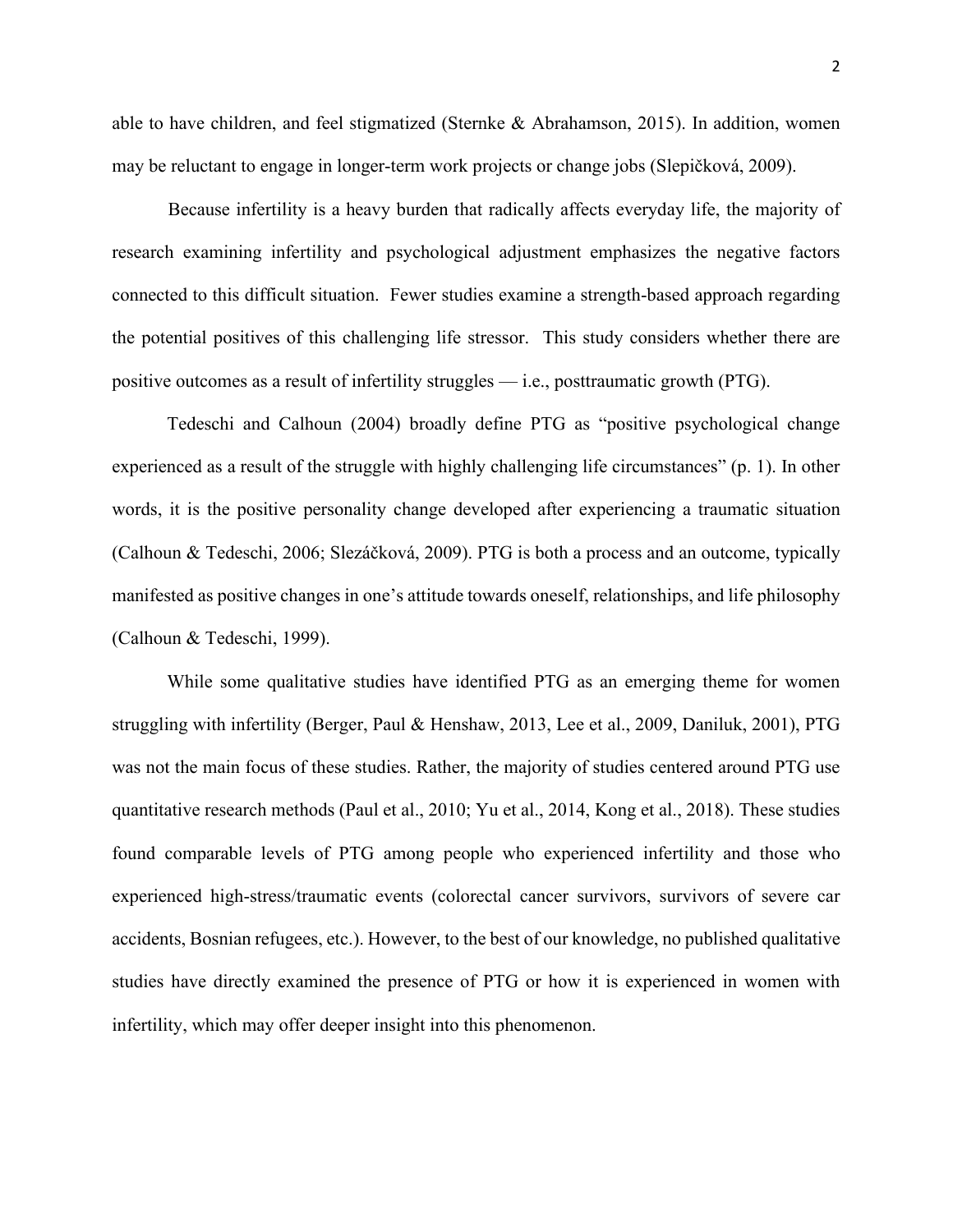The purpose of this study was to discover what aspects of PTG can be found in Czech women who have had long-term experience with involuntary childlessness. The use of qualitative methods allowed us to explore this subject in-depth and give voice to the experiences of women who saw positive changes and growth as a result of their infertility.

#### **Method**

#### **Participants**

A total of 24 women participated in this study. Participants were between the ages of 30 and 53 years (average age was 38.8 years; SD 5.4) and had been trying to conceive for an average of 6.2 years (SD 2.6; ranging from 2.5 years to 10 years). Seventeen of the women (71%) tried to conceive for five years or more. Thirteen had unsuccessful experiences with IVF treatment, 11 had repeatedly unsuccessful infertility treatment by methods other than IVF. Over 90% of participants (22/24) had a university education, while two participants had secondary education. At the time of the interview, 11 women (46%) were childless, 8 (33%) had a biological child, and 5 (21%) had an adopted child (see Table 1).

To be included in the study, participants must have had a considerably traumatic, longstanding experience with infertility defined as: 1) experiencing more than one failed fertility treatment; 2) having no children prior to receiving treatment; 3) having undergone the last unsuccessful treatment more than 6 months prior to the interview. The women were invited to join the study using purposive sampling techniques – via snowball (Miovský, 2006). Eligible participants were contacted by e-mail, were provided information about the research (its purpose, brief description of interview topics), and were assured their participation in the study would be anonymous and strictly voluntary. Of the twenty-eight women who were contacted, two did not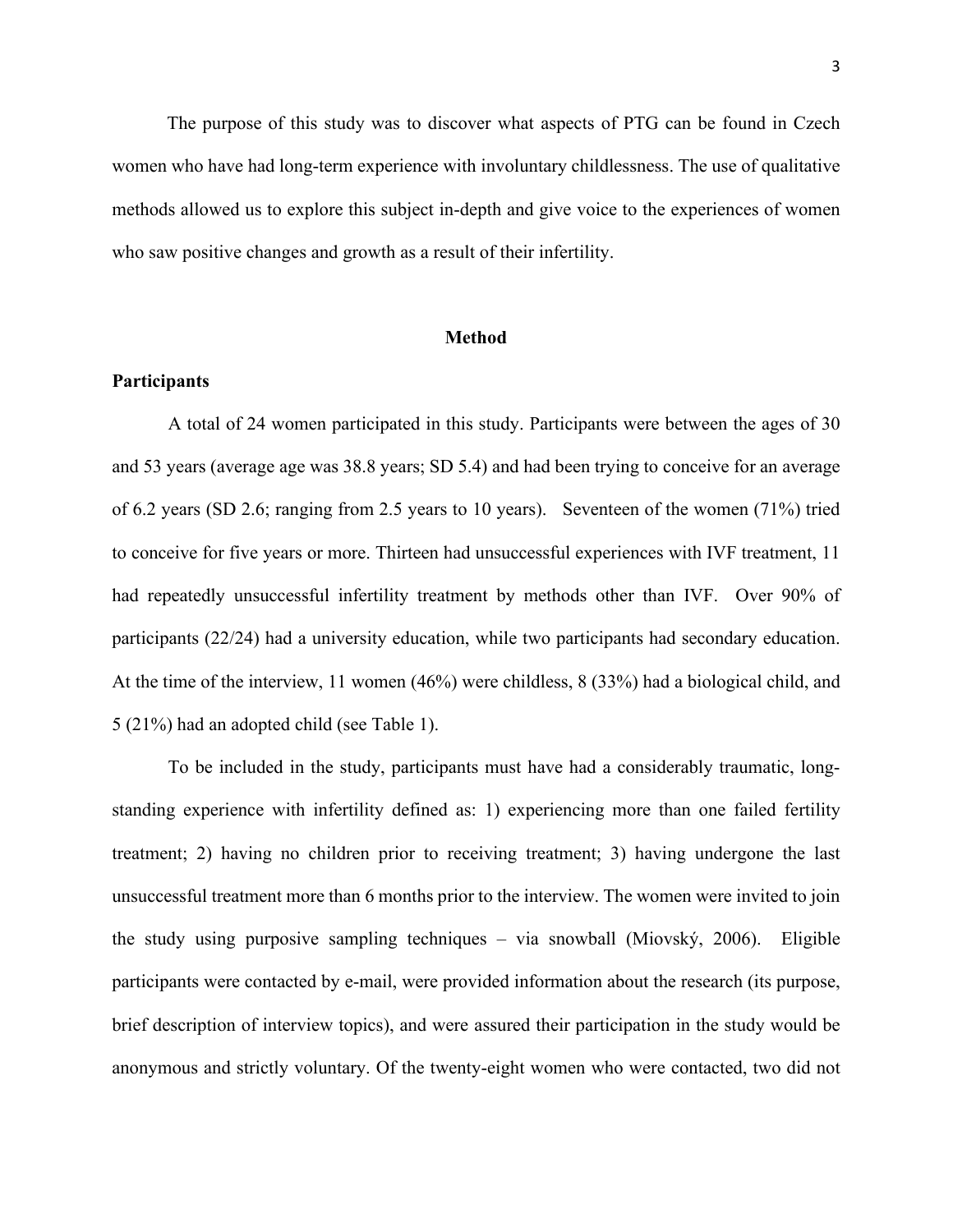participate because of anticipated distress in discussing their experience, and two declined to participate without a stated reason. Therefore, 24 women agreed to participate in the study.

The study was approved as a doctoral project by a university faculty review committee that protects human subjects and provides ethical procedures for data collection and analysis. Because of the sensitive nature of the interviews, transparency was used to inform participants about the contents of the interview to allow them to prepare and be better informed about the purpose of the research.

#### **Materials and Procedure**

To measure the experience of involuntary childlessness, in-depth semi-structured interviews were conducted by the first author in the Czech Republic. Interviews were recorded, and transcribed. The average length of each interview was 53 minutes (range 26-102 minutes). Participants were asked how involuntary childlessness affected or changed their life. Interviews focused solely on the time participants intentionally tried to conceive before having any children, if at all. While our aim was to study the possible positive aspects of their experience with infertility, interviews captured the complete experience in order to avoid invalidating the challenges participants have faced (Calhoun & Tedeschi, 2006; Slezáčková, 2009).

All communication with the participants was conducted by the first author - a psychologist and psychotherapist who treats individuals, couples, and families. She has long-term personal experience with involuntary childlessness, which has been resolved through ART; this fact was also subject to extensive reflective work. She was aware of her assumptions and therefore used regular supervision, audit trail (Lincoln & Guba, 1985), and field notes, which were also used as a reflective diary. She worked extensively with it in the interest of trustworthiness.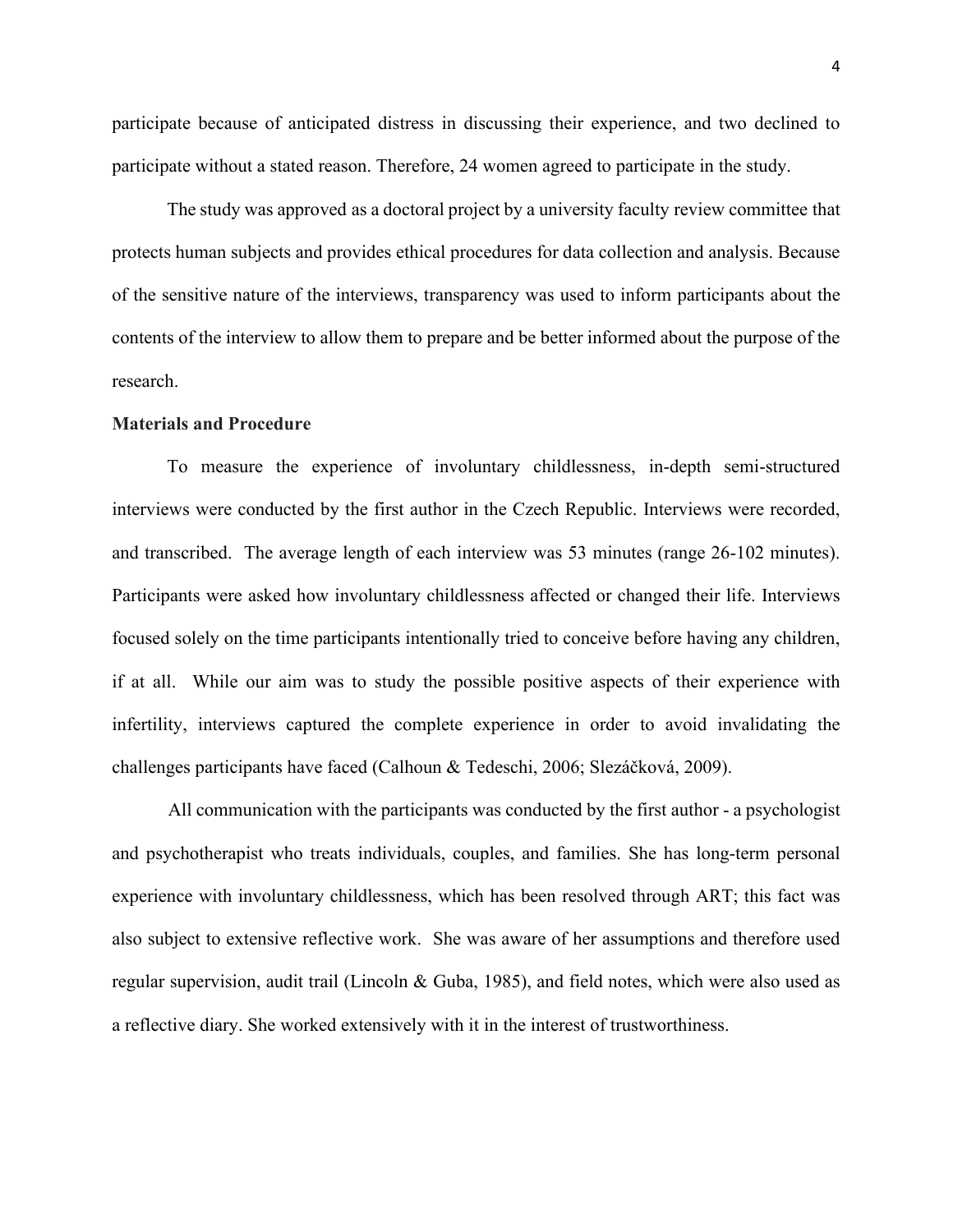After participants had given informed consent, the times and locations of the interview were established. The women who participated in the study were able to choose the interview location so they would feel more comfortable speaking freely about their experience. Fourteen women (54%) chose a private room in a Czech coffee shop, and ten women (42%) chose to be interviewed in their homes. While participants were allowed to refuse to discuss any topic, none chose to do so. During the interviews, the interviewer´s relationship with the participants was mainly discussion-based and cooperative, producing authentic data. Open-ended questions and empathic responses were used throughout the interviews, which resulted in a thorough, meaningful description of the individual's experience. Many participants felt that sharing their experience was meaningful and could help other women in similar situations if the outcomes were published. Participants talked about their experience frankly, and some expressed relief and gratitude for the opportunity to talk about the challenges they experienced in such an in-depth way. During the interviews, when the participants showed their emotional pain, supportive questions and comments were offered in order to help them recover. None of the women chose to end the interview prematurely or left the interview distressed.

Participants were initially asked, "*how has infertility affected (changed) your life?".* This question then led to the nine subtopics (spheres of life) based on the *Life Satisfaction Questionnaire* (Fahrenberg et al., 2001). In the framework of specific subtopics, participants were asked whether infertility brought them anything positive or negative in that context. We encouraged participants to give detailed narration about the changes they perceived in their emotions, thoughts, or behaviors in each of these nine areas: (1) partnership; 2) sexual life; 3) relationships with friends, acquaintances, and relatives; 4) job and career; 5) future plans; 6) attitude towards children; 7)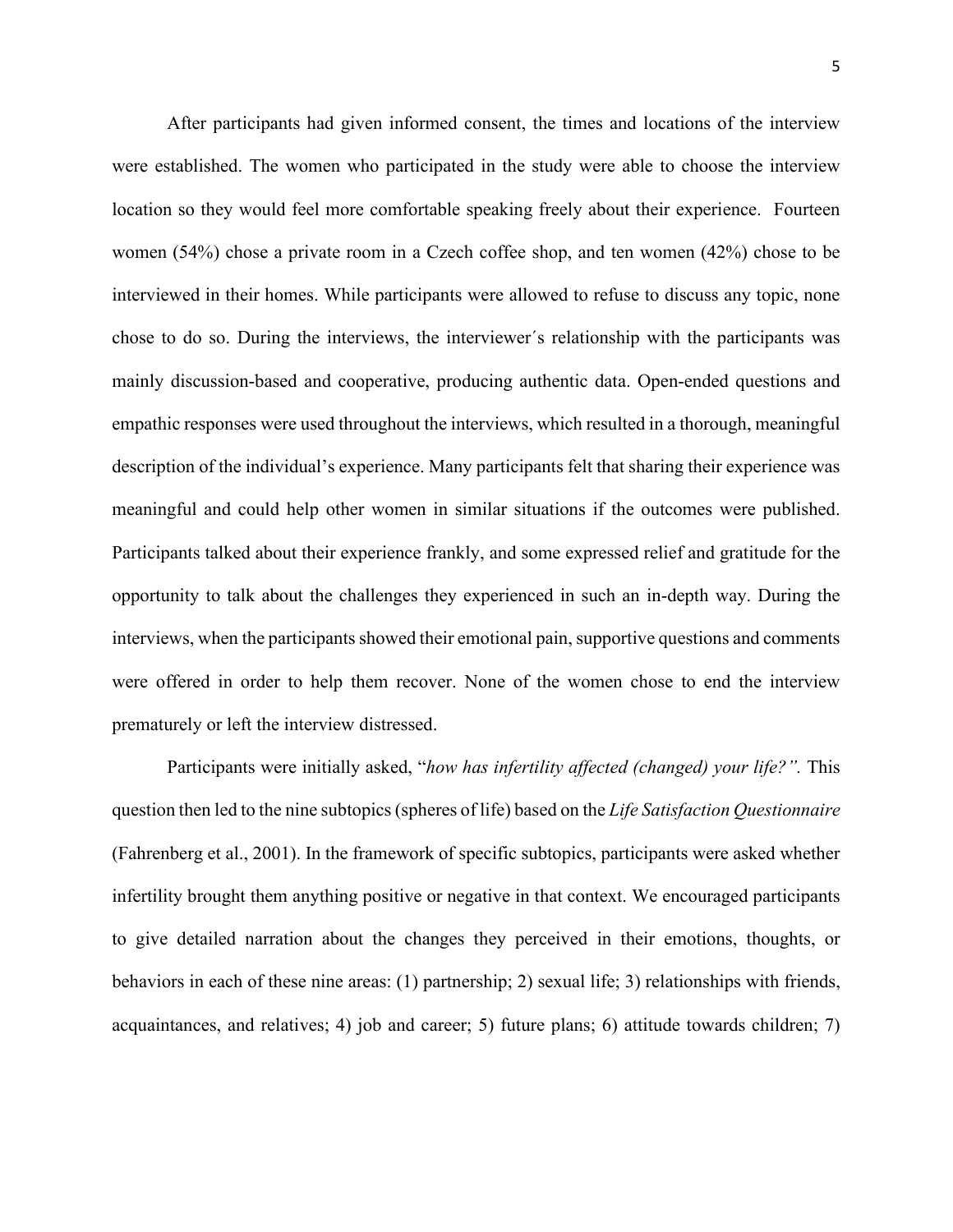values and faith; 8) attitude towards oneself and one´s health; 9) leisure time, interests, and hobbies.

Participants were also asked an open-ended question at the conclusion of the interview to provide an opportunity to include anything they had not been asked. Participants were also given an opportunity to contact the researcher following the interview if needed. Two women sent a follow-up e-mail after the interview to make additional comments to certain topics that were discussed during the interview.

#### **Data analysis**

Data from the interviews were transcribed and analyzed by thematic analysis (Nowell, Norris, White, & Moules, 2017) using the six steps noted in Braun & Clarke, 2012. One person coded the transcribed interviews, then consulted with a supervisor, and any conflicting results were resolved consensually. Themes were created by grouping together similar codes. Smaller themes (subcategories) were grouped into more general themes (categories). The aim was to find important themes relevant to our research question. The names of the participants were abbreviated in the text for anonymity preservation.

#### **Results**

Using thematic analysis, we found five basic themes of  $PTG$ : strengthening of partnership, humility, self-appreciation, reassessment of social relationships, and philosophy of life. Table 2 presents the frequency of participants who reported PTG across each of the 5 themes. Participants endorsed the five PTG themes regardless of whether they had a child during the study.

#### **Strengthening of partnership**

*"It got me closer to my husband. We both wanted it, we both tried."* (M34042)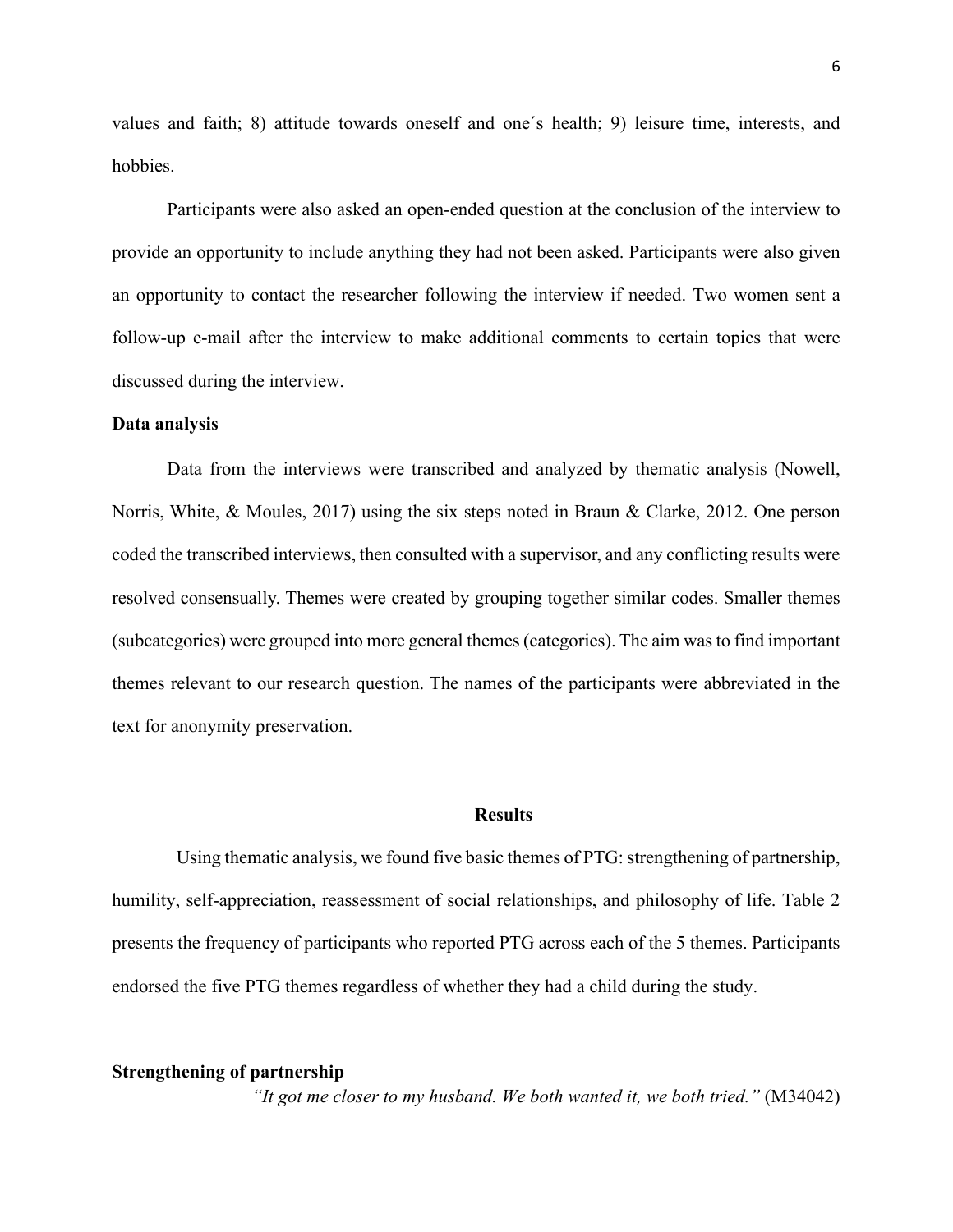All of the women commented that infertility affected their partner relationships. Twentytwo of the 24 participants stayed together following the infertility journey. All the participants mentioned that infertility brought some positive elements to their partnership or influenced their attitudes towards their partner. These statements were divided into three sub-themes: 1) distinguishing good qualities of a partner; 2) improving partner communication; 3) strengthening the partnership bond.

Some women told us they appreciated their partner's support and their efforts to keep their relationship together. They realized it must have been difficult for their partner to continue to be supportive in a situation when they (women) were overwhelmed by their own suffering. Some participants  $-11$  women (w) — were surprised that their partners shared their values and goals related to treatment.

#### *"It was very good to know he supports me. That he... was incredibly patient."* (D4608A)

Because of the infertility treatments, partners had to discuss subjects about which they had previously never spoken. The experience pushed them to have more open communication with their partner about topics such as sex  $(2w)$ , readiness to accept/not accept a child who is not biologically theirs (7w), and more in-depth communication about their emotions (3w).

*"The partnership gets better thanks to various topics and necessity to talk about some things... not only the relationship as such but also its intimate aspect, we simply learn new things, talk about them, try to verbalise our emotions."* (S36050)

Two women said their infertility made them see the dysfunctions of their partnerships more clearly and formulate their needs more precisely. This clarity resulted in them permanently ending their partnerships. However, the vast majority of women (22/24) shared that their relationship became more stable due to the experience of infertility. They spoke about "*shared suffering*"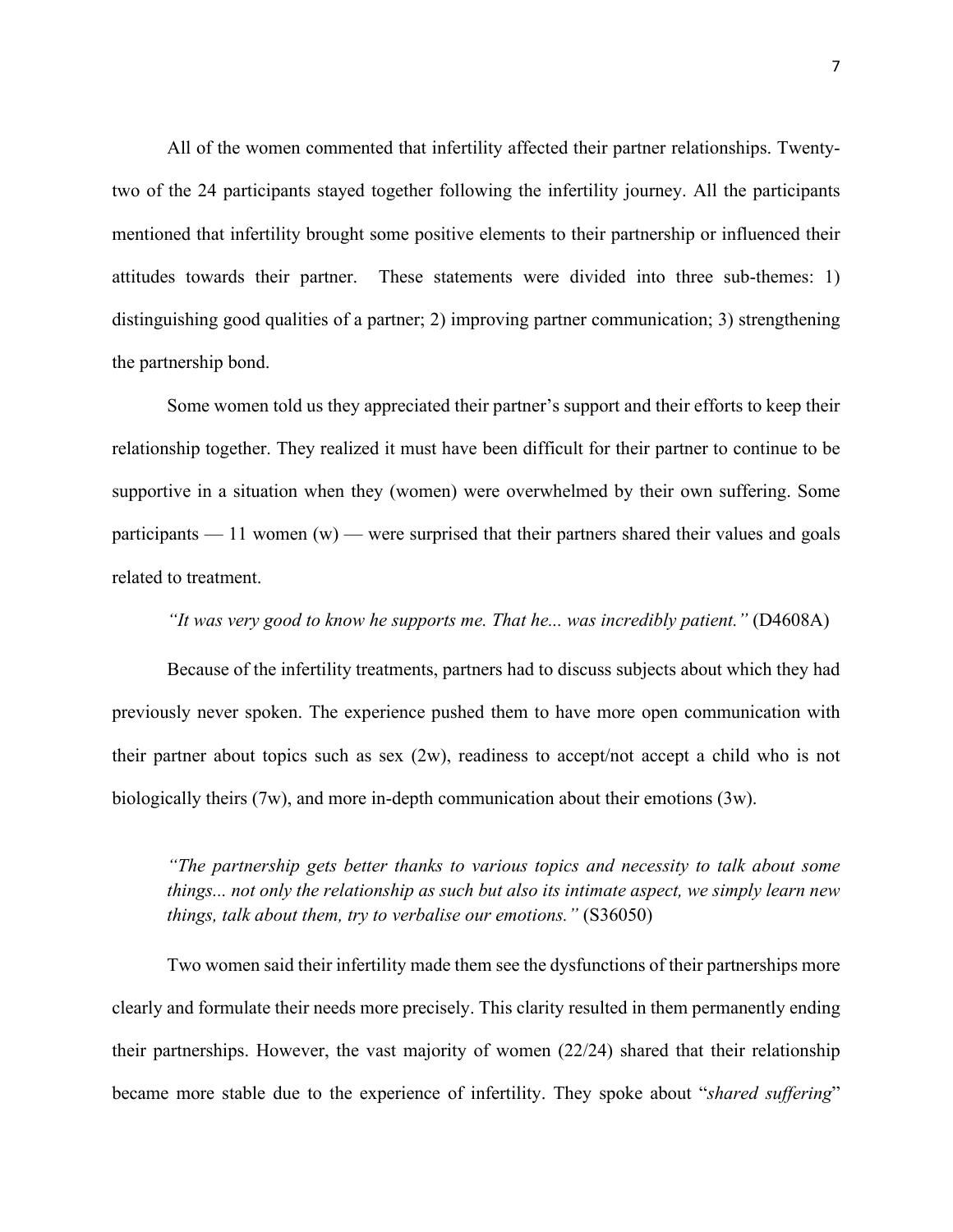(V38100), "*pain*" (F30070), and efforts to reach shared goals. It was very important for most women that they and their partners wanted to stay together in the future – in life without a child, with an adopted child, or undergoing treatment through assisted reproduction. They also stated how important it was for them to agree with their partner on how much to share with others (family, friends, etc.) about their experience and emotions.

The women also spoke about *"unifying"'* (P41052) with their partner and strengthening their partnership's overall bond. Some women stated that their partnership became stronger after deep crises, such as temporary separation (3w).

*"I think our relationship is more harmonic and stronger now. I was worried for a long time that he would leave me because I can't have a baby with him. This was the reason I wanted our separation, I told him "leave me now, not when I am forty or more, I just can't have your children." It was very hard for us. Now I'm not worried anymore. I just feel that I did as much as possible and we love each other and that's it."* (T35070)

#### **Humility**

*"I think, that I´m really more..., more like humble."* (T35070)

Acquiring deeper personal humility through the experience of infertility was mentioned in 21 interviews; only three women did not discuss humility. Humility was defined as acquiring new, realistic views of life, admitting one´s limits, and evaluating one´s potential. The women referenced the word "humility" either explicitly (6w) or implicitly through the content of their statements (15w). These statements were divided into three subthemes: 1) awareness that we cannot control everything in our lives; 2) understanding that we cannot plan our future to the detail; 3) considering a child as a gift.

Infertility seemed to challenge the universal assumption that it would be easy to conceive. Most women stated that infertility was the first life experience where they could not reach their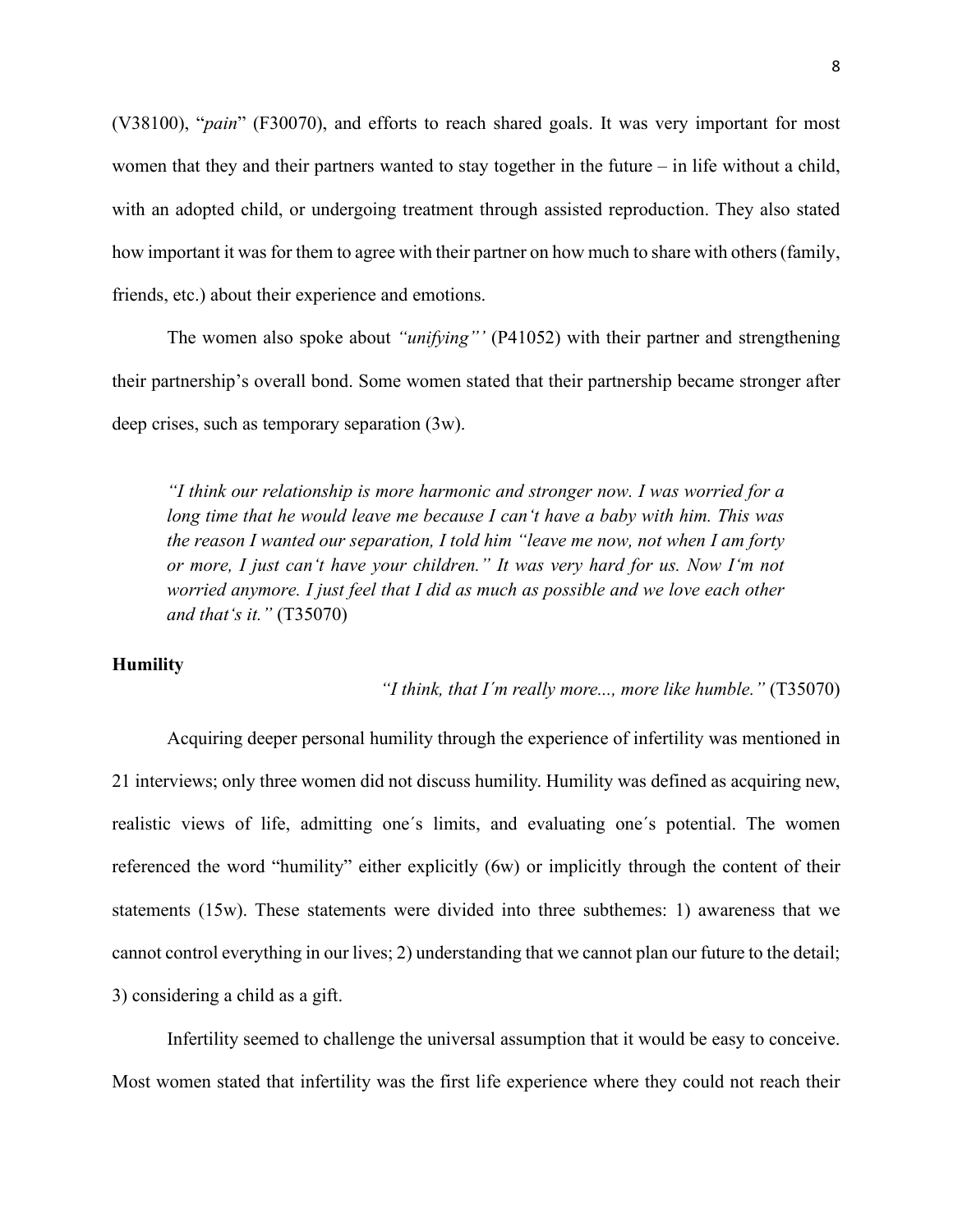planned goal. This was especially difficult for the women who had been successful in their lives before: finishing their studies at the chosen university, finding a partner suitable for being a father of their child, succeeding in a chosen career. Because of this, the women suffered a shock when they could not reach another goal, something they assumed would happen without effort.

*"It caused something like a deep humbleness inside me. I have always been the one who plans everything: I´m going to finish my studies, this will be followed by a good job, marriage and a baby. I got a tough lesson, I think."* (E322,5T)

In the context of understanding that everything in life cannot be completely planned, eight women stated they realized that life is quite different from what one thinks and that they could not organize and control it even through a great effort.

*"Certainly, you put up with the fact that you can´t control some things in your life. This makes you more humble … And I hope that I will never come to believe, that your life is completely the result of your effort. That you are able to make it totally contended, in accordance with your ideas and dreams."* (K39040)

Ten women felt a certain relief when they realized that not all of the events in their life were purely the result of their effort. They understood that plans are not always important because life is unpredictable and can bring many unexpected situations. Some of them mentioned they learned to live in the "*here and now*" (P41052, J352,52), instead of anxiously making some ideas about their life in the future.

*"... (it was) an important experience... to learn that one can´t know what may happen in life. Maybe I once was more willing, prone to planning and now, when I have a problem, I can imagine so many consequences … It´s no use to rack one´s brain before something comes. I learned to take things as they come...*"(D3903A)

The category 'humility' also includes realizing that having a baby is not a guarantee or their choice but rather is a gift. It means recognizing that having a baby is not a commonplace or the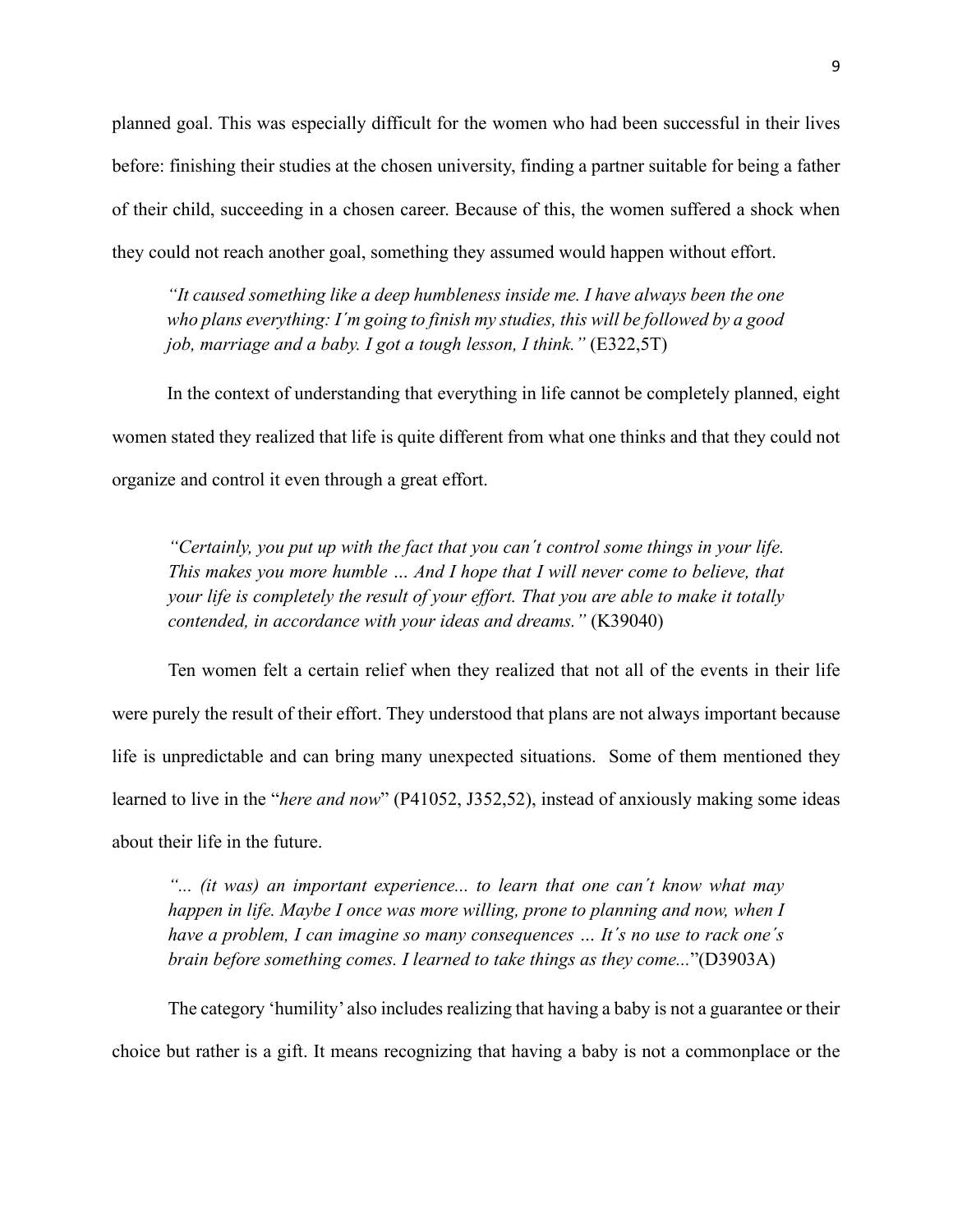result of one´s effort. Seven women spoke about an acquired and deepened respect for the gift of life as such, that "*every new life is a miracle, in fact.*" (F30070).

*"I realized that children are not only an item in my plans. They come into our lives as a gift."* (G33050).

#### **Self-appreciation**

*"I came to know myself through this experience, so it was quite useful for me."* (L41081)

In all 24 interviews, women explained that their experience with infertility led them to some new knowledge about themselves. They had to "*stop"* and look in the "*mirror.*" (I44032, L41081). The majority of these personal discoveries demonstrated PTG and were sorted into three thematic sub-themes: 1) self-worth as a childless woman; 2) pride that one can endure more than she expected; 3) thinking of one´s body – a different (healthy) lifestyle.

Only two of the respondents stated that motherhood had not always been their priority, but after some time, they had gotten used to the idea that they would become mothers. However, most of the participants stated that they saw being a mother as a natural part of their lives. They felt it was their "*mission"* (M38031) or "*most important life assignment"* (J47102) here on earth. They lived being more or less aware that motherhood is the fulfillment or completion of life.

All the women further described that not only themselves but also their partner, relatives, friends, etc., expected, without doubt, that they would have children. When this vision began to fall apart, and they could not become mothers for a long time, they felt "*insufficient*" (J47102), "*incompetent*" (S36050), and "*defective.*" (J41100, T35070). They questioned their self-worth as women without children and struggled with feelings of insufficiency and inferiority. After a lengthy struggle with these beliefs, ten participants concluded that a woman has worth even without motherhood.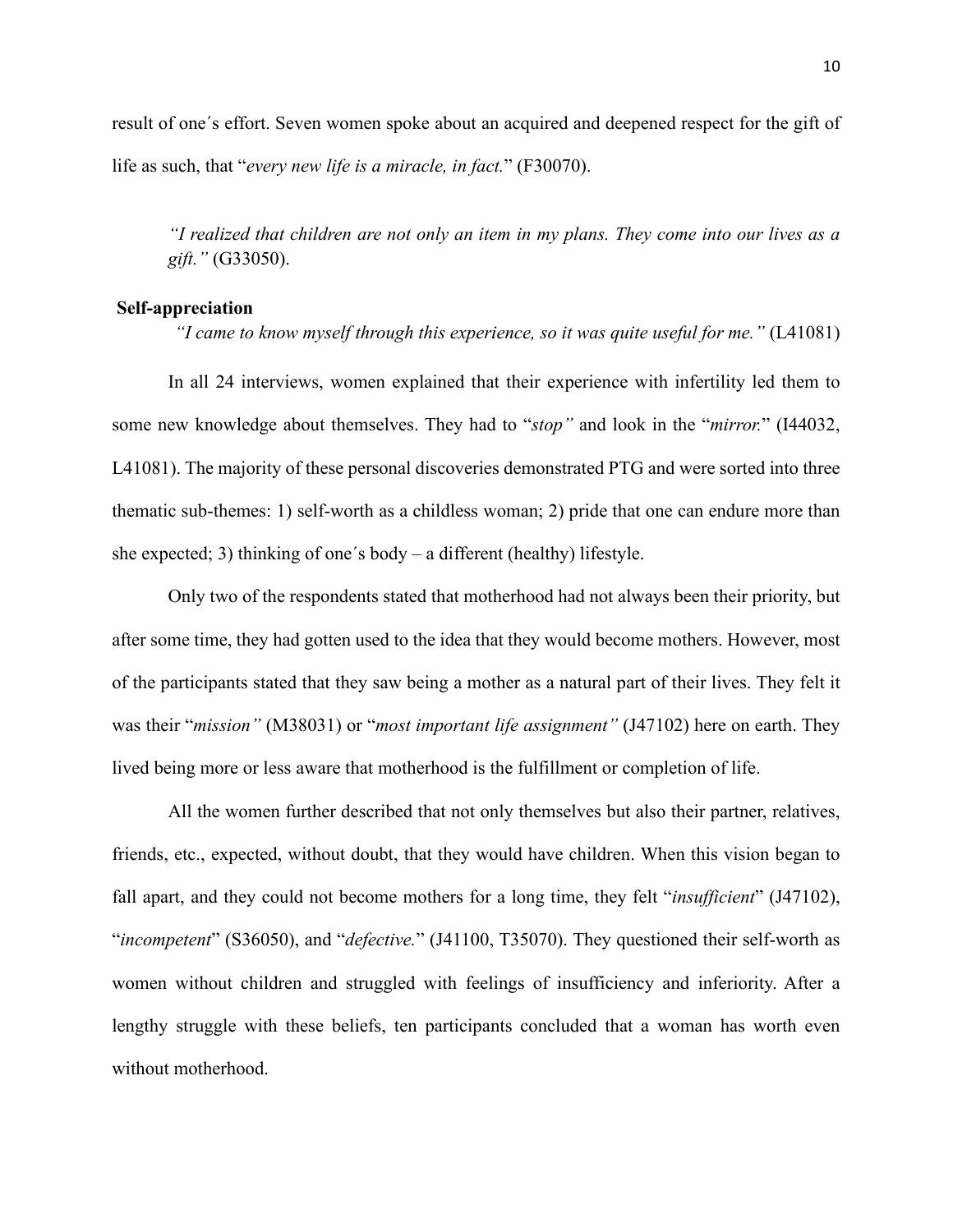*"(I finally realized) that life doesn´t end with the fact that I cannot have a baby… That´s it. Not being a biological mother doesn´t mean that I´m worthless."(S36050)*

"*A child simply is not the core of marriage. This was a very important sentence for me, because I told myself that I had to look for a partner that would accept me as a childless and infertile woman – and if he would not, he was not good enough for me... that a woman´s worth is not lessened by the fact she is not able to have a child."* (K53100)

The participants spoke mainly about feelings of hopelessness, senselessness, and deep psychic suffering related to their experience of infertility. During the interviews, many women were surprised by their ability to cope, despite their long experience of unfulfilled desire, useless effort, and persistent seeking of other areas of fulfillment. They appreciated that they did not fall apart and, on the other hand, emphasized what they endured (14 women explicitly). The women felt a certain pride, that without regard to how hurtful the topic had been or was for them, they proved themselves to be stronger than they expected initially.

*"so I realized that I´m strong and I´m going to survive. Strong … I don´t know, sometimes I felt so lost... I didn´t know if I would be able to endure it and live in a family where everyone else had children … I don´t know, I think I´m proud of myself."* (F30070)

"*I think I could have taken it much worse. I am up and running. I am not broken. It could have been worse. I could have fallen apart, but I haven´t, so far.*" (K39040)

All the women interviewed stated that their experience affected their relationship with their bodies. Sometimes they felt angry that their body betrayed them, and they began to pay more attention to it. They adopted a healthier lifestyle during their years of infertility and tried to change many things, including their diet, physical activity, sleep, and taking better care of themselves generally. Many of them started to be interested in alternative medicine, yoga, etc.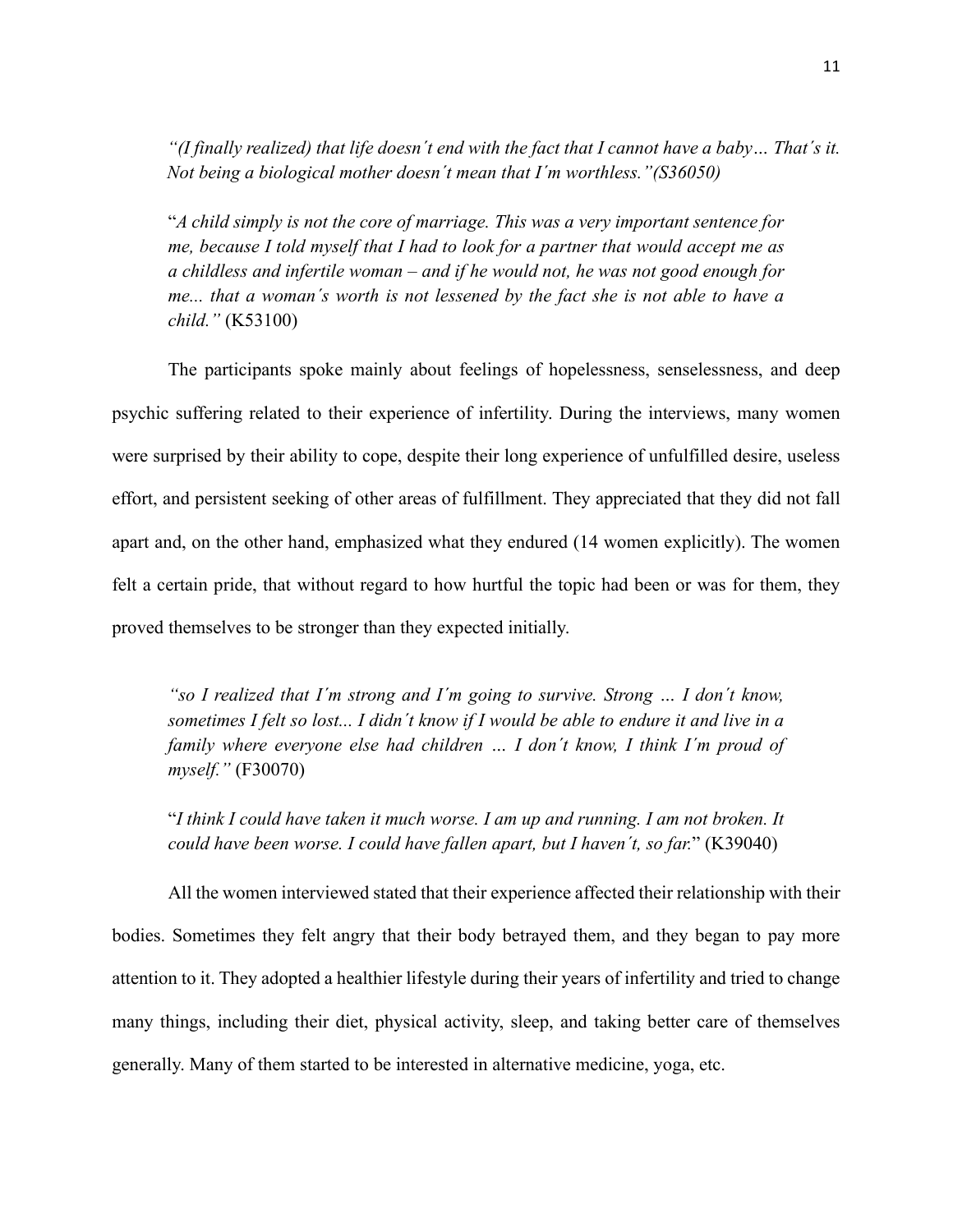*"It´s just... it changes all your priorities, everything – including your lifestyle, because you start thinking more thoroughly while trying to conceive. What you eat and drink, your care for your body – it also affected my health."*(M34042)

*"Well, I started to care for my health better – I exercised more, relaxed actively and tried to have a quite healthy regime. I certainly began to be more interested in it and thought about it more."* (J41100*)*

Some women's (n=5) increase in self-appreciation related to their body was so pronounced

they eventually withdrew from or did not choose IVF treatment due to respect for their body and

fear for their health.

*"In the end, we preferred my health to undergoing another IVF treatment. It was not always this way … We longed for a baby so much and didn´t think about my health... That doesn´t mean my health wasn´t important … but we didn´t take it into account... But after all those health problems we came to the agreement that a baby is not that important when this effort puts us at risk … Health is more important than a baby … We agreed that we didn´t mind adopting a child."* (V38100)

#### **Reassessment of social relationships**

"*I couldn´t understand for a long time why I´m so drawn to various minorities … but I can just see it... this feeling of being an outcast."* (K53100)

The majority of the women (20/24) told us that their experience with infertility made them perceive and judge other people differently and that they found and appreciated other qualities in relationships more than before. Their statements were divided into three related subthemes: 1) intensified empathy; 2) weeding out friendships; 3) new relationships.

Most women stated that due to childlessness, they felt "*singled out*" (K53100), "*lower quality,*" (T35070), "*on the edge*" (M4208A), "*inferior*" (D3903A), etc. Because of this, they reported having increased empathy for other women experiencing infertility. They also stated that they had more empathy for people who felt like an outcast due to circumstances unrelated to infertility.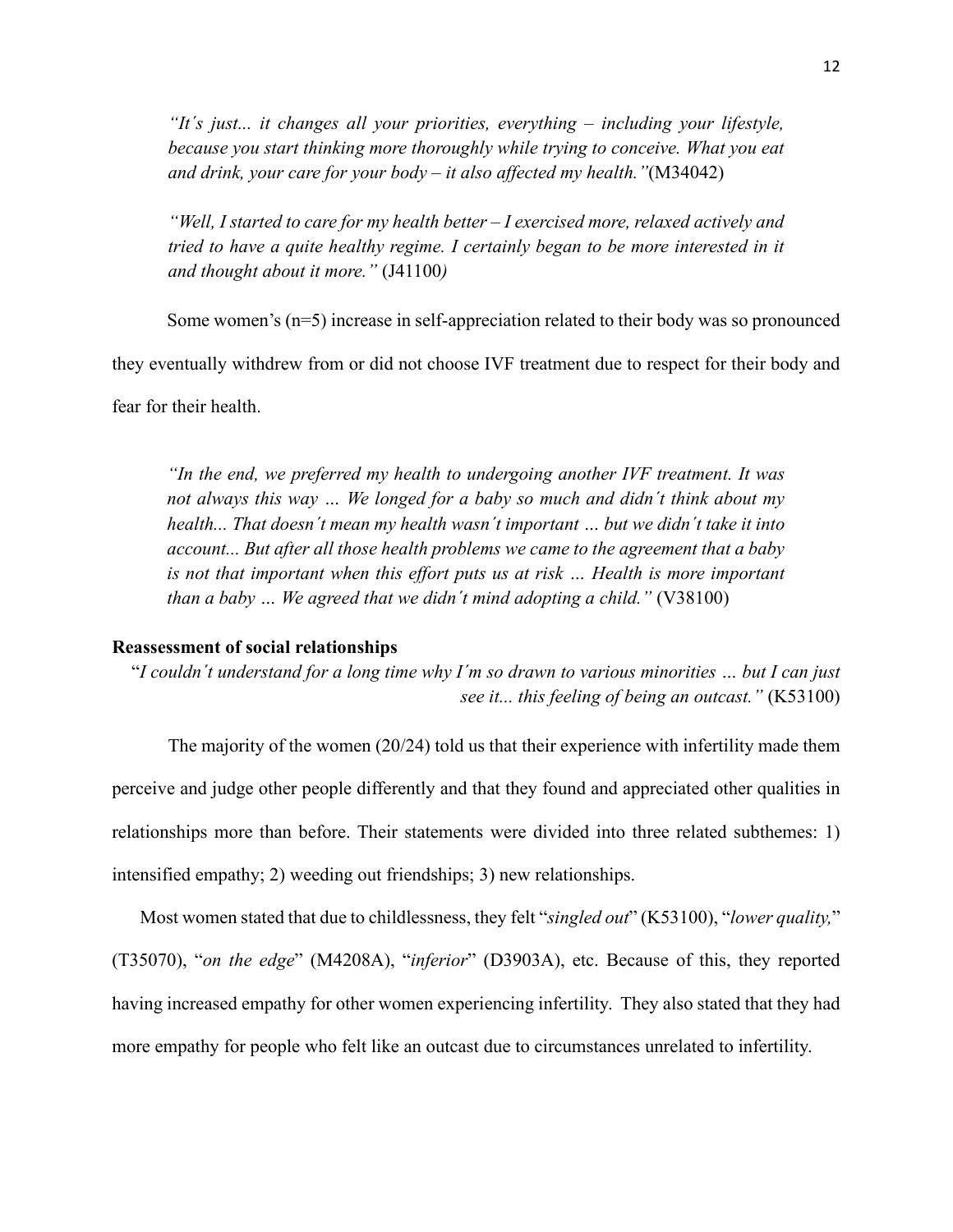"*It´s very positive for me that I have more empathy for people who needn´t be childless but are not part of mainstream society, they are on the edge. I wouldn´t think about it without this experience."* (M4208A)

Some women (9 w) told us about their general deepened empathy for people.

*"I try to be more perceptive when I am with people. I know that people sometimes react in strange ways because they are trying to conceal something... and that all of us have some pain, either apparent or hidden, it depends. No one can see I am not able to have a baby. It makes an impression I have everything – a perfect husband, a good life... But it does not mean there isn't any suffering. We only show our masks and it's good to get closer to people and see the truth."* (F30070)

Some women (16w) told us that their group of friends changed, while some of them  $(7w)$ 

described the change in their family relationships – mainly with their mothers. The women pulled away from acquaintances who had children, as well as friends who were insensitive towards their infertility. The women described a process of 'weeding out' by not maintaining these relationships. They sorted out their friends by their ability to feel sympathy for the situation of people with infertility.

"*…Even our friends were weeded out. Some of them proved to be real friends, some of them ceased to be our friends anymore and some of them became closer friends than before, because some people see it in other ways."* (V38100)

Most women (11w) stated that they lost some friends and acquaintances, but they also found new ones because of their experience with infertility. These new friends had similar experiences in some cases – they also could not have children (4 w), they met during adoption courses (3 w), or they just suddenly appeared in their lives (4 w). The participants' statements prove that their choices of friends depended on the empathy and sensitivity to the participants' suffering.

*"Sure, we lost some friends, but we found the new ones who knew our situation and although they didn't have the same problem, they treated us differently in some ways."* (T35070)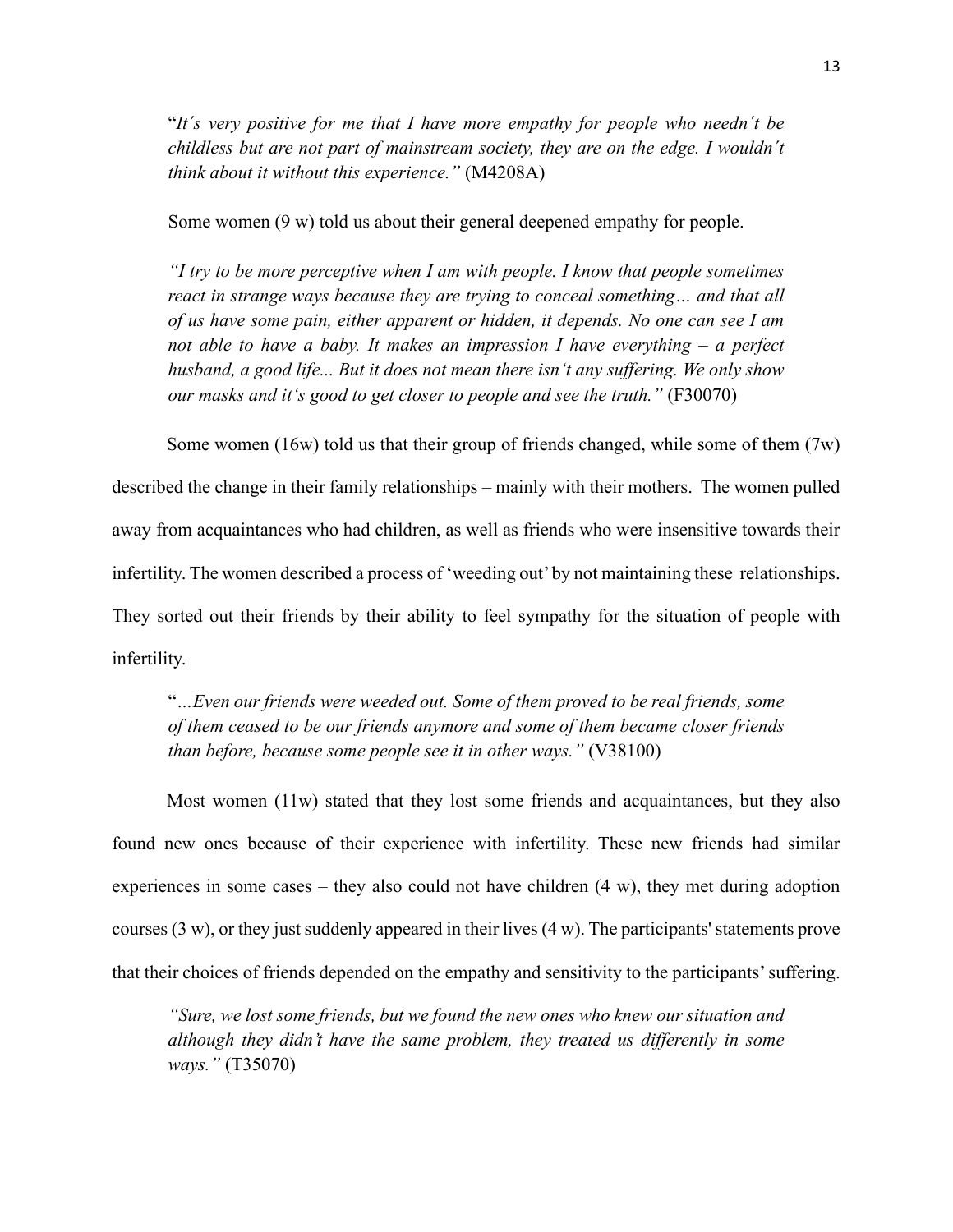*"My relationships started to change markedly. Only one friend remained, but I made other, nicer and deeper relationships."*(I44032)

#### **Philosophy of life**

*"…We know nothing, in fact. There is hope. But that´s all."* (S36050)

All 24 participants mentioned that their suffering made them try to find significance in the experience of infertility. They searched for meaning in their current and future lives as a way to recover from the struggles they faced. Three subthemes were included: 1) seeking hope; 2) seeking answers for the meaning of life and suffering; 3) spirituality – attention paid to the spiritual interpretation of existence.

Some women spoke about the difficulty of recovering after their failed efforts and their decreased ability to believe in a better future. Two women said the idea of the future without a child was connected to hopelessness and darkness, and two women stated that such an idea felt like an (inner) death for them. They tried to find a way to maintain *'hope'* (K39040, G33050), hold onto *'belief'* (S36050), and find a way to see '*something (good) in the future.*' (M4208A). Some of these women (8 w) described that the ability or opportunity to learn from suffering and open oneself up to other things in life could be the way out.

*"... I have learned to trust that in situations when something interrupts my plans, I can carry on. Whenever I am overwhelmed by self-pity, I tell myself, that my desire for a child is natural, but there are other good things. It is important not to become closed off, because that is not life."* (S36050)

Some women (4w) spoke about seeking alternative life paths. Other women (9w) considered the idea of an "open future" and "seeking hope" by pursuing adoption or foster care.

*"I felt relief when we applied for adoption for the first time... Suddenly I felt that the time I have is not an endless, changeless time any more … that there is hope again."*(K39040)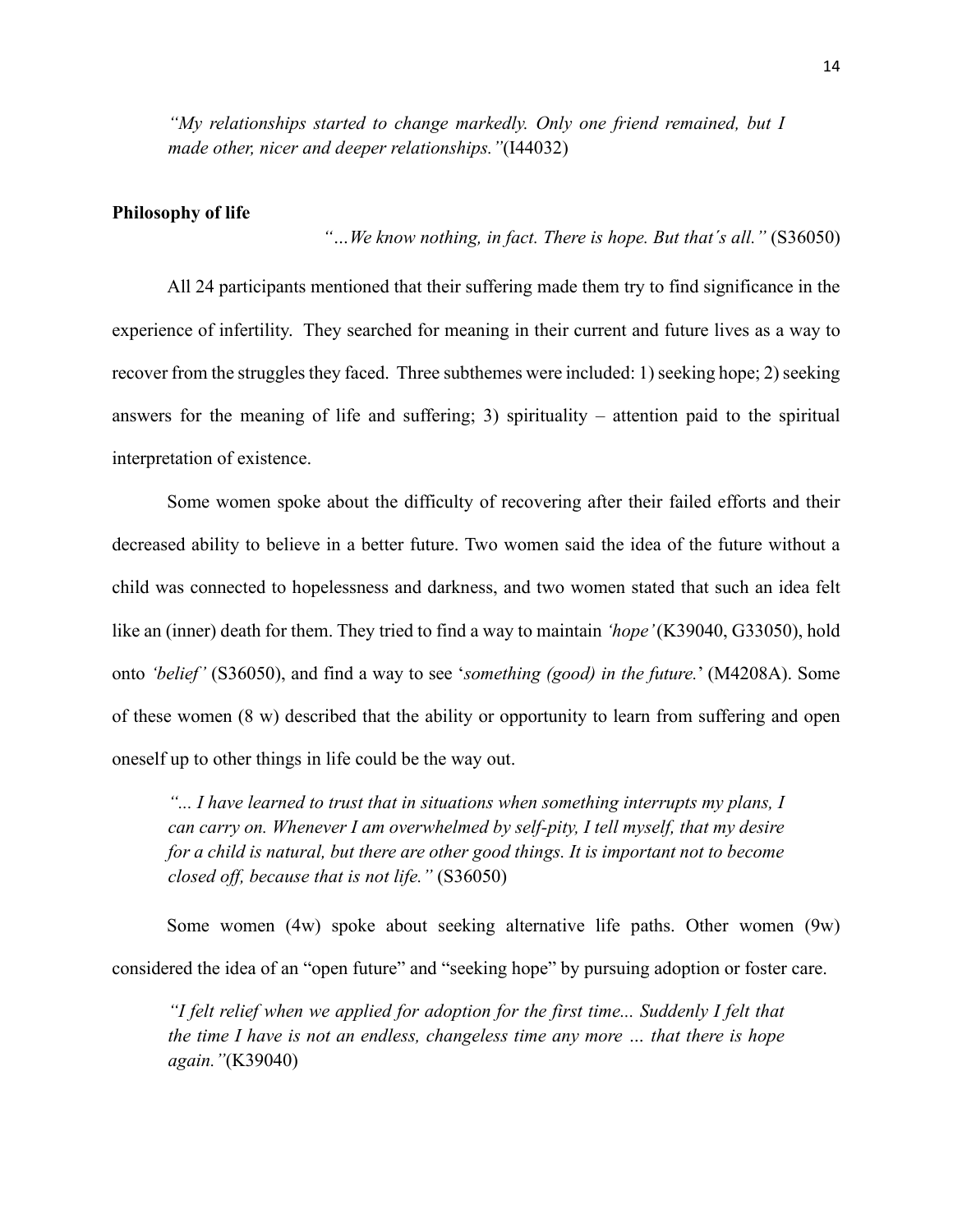For 16 women, the infertility experience made them think about the meaning of their life. They asked themselves if a childless life had any meaning or if there is another life mission for them. They believed there must be some deeper sense of everything (6w), although some were still not able to find it (3w). Some of them described a "substitute," meaning that they had already found (6w) and that this meaning sprang forth from deep adversity and hopelessness.

*"... I asked myself, what was I supposed to do? What is my mission? After all, every woman, in a family, should give birth to a baby... isn´t it her task? Well, I found the answer, but it was very, very painful and, grievous. Once I even stood along train tracks, wanting to jump in front of a train. So hard it was. And then I told myself, I had to reconcile. I can give myself to a career, maybe that´s my mission here, this way I could carry on. I also thought about leaving for developing countries."*  (J47102).

*"...I try to tell myself that there are other life missions besides raising children … maybe helping other people."* (A32060)

Some women (14w) started to seek an explanation for their situation in various spiritual interpretations of life and the universe – in Christianity (6w), Eastern doctrines (2w), and esotericism (3w). For some (5w), the infertility experience made them seek the spiritual meaning of existence. On the other hand, four women reported that their infertility interrupted their existing faith and brought unexpected doubt. They noted if they wanted to preserve their faith, they had to change their current attitudes.

*"I needed to find out the reason. This started my seeking and investigating the meaning of life. Why are we here? Why me in this situation? What am I supposed to do? How should I cope with it? Seeking the meaning … in suffering. I looked for the answers in esotericism. I tried to find meaning in everything possible."* (K53100)

*"I have always thought that God has some plan for me, but I had a problem with accepting His offer. Maybe I just didn´t want to accept it. However, there came a moment when I told myself: "Your Will will be done, but give me enough strength*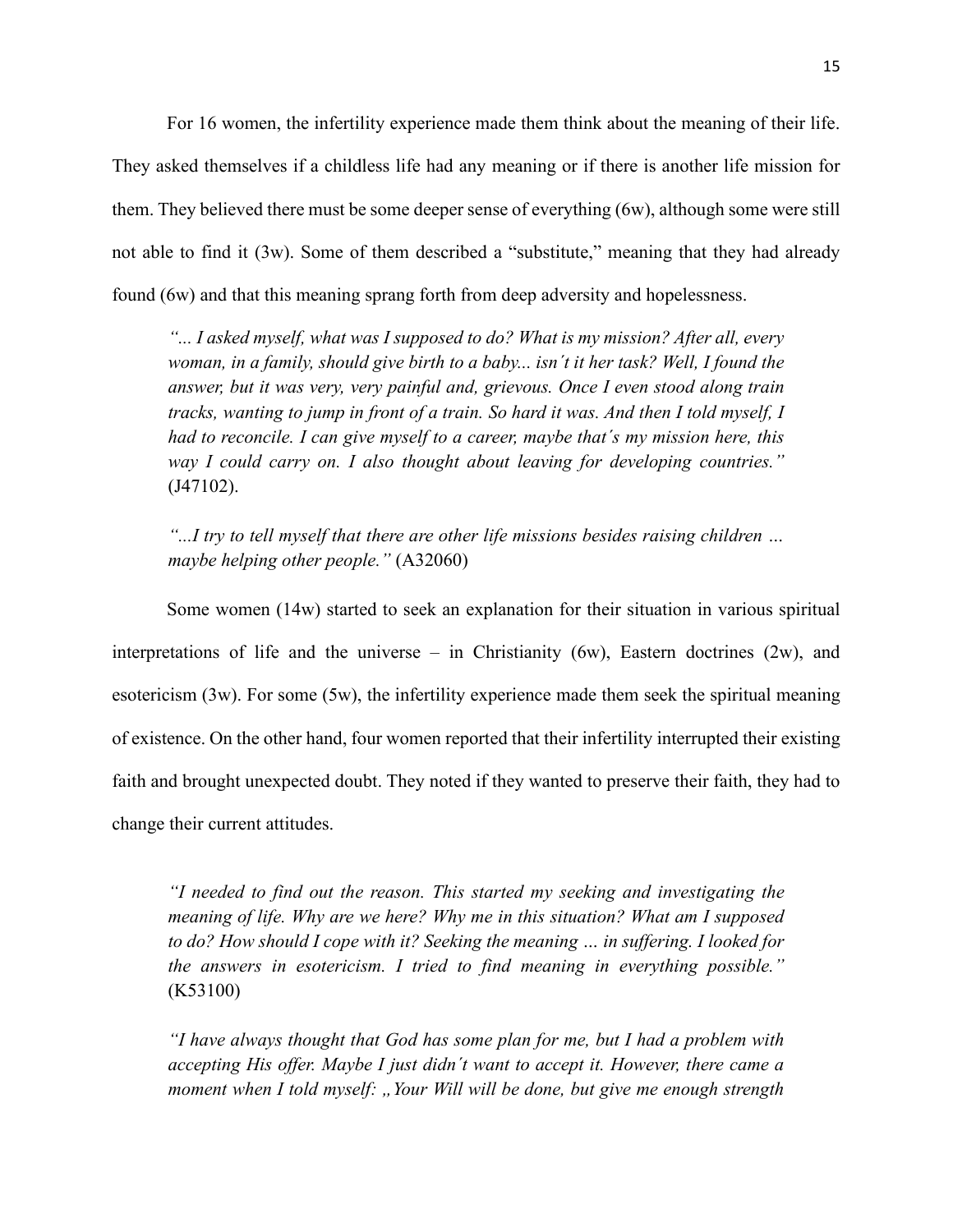*to survive so as not to go mad, because I had already been at rock bottom with depression..."* (P41052)

#### **Discussion**

The results of this qualitative study support previous quantitative findings that shows PTG is connected to infertility (Kong et al., 2018; Paul et al., 2010; Yu et al., 2014) and offers a more detailed look into how PTG is experienced. Women in the study connected the stressful and lifechanging aspects of infertility to the resulting positive changes they experienced. As such, this study discovered five main aspects of PTG reported by Czech women even if they remained childless, had a child through adoption, or eventually had their own biological child after repeated unsuccessful infertility treatments.

The most commonly discussed theme was strengthening partnerships – a finding that has been stated in other research studies (Batool & de Visser, 2016, Smidt et al., 2005; Daniluk, 2001, Lee et al., 2009, Peterson et al., 2011). The majority of women identified previously unknown but positive qualities in their partners during the years spent trying to conceive (e.g., a commitment to stay with them even without a child, an ability to accept an adopted child, and a willingness to support them and endure their difficult emotional challenges). Women also reported that communication with their partner improved overall as a result of difficult discussions around childlessness. However, strengthening partnerships did not always result in lasting relationships; two women stated that their infertility was one of the main reasons they had separated from their partner.

The lack of control women experience during fertility treatment is often a source of significant psychological distress (Clarke, Martin-Matthews & Matthews, 2006, Cunningham, 2014). While participants in this study discussed losing control in many aspects of their lives,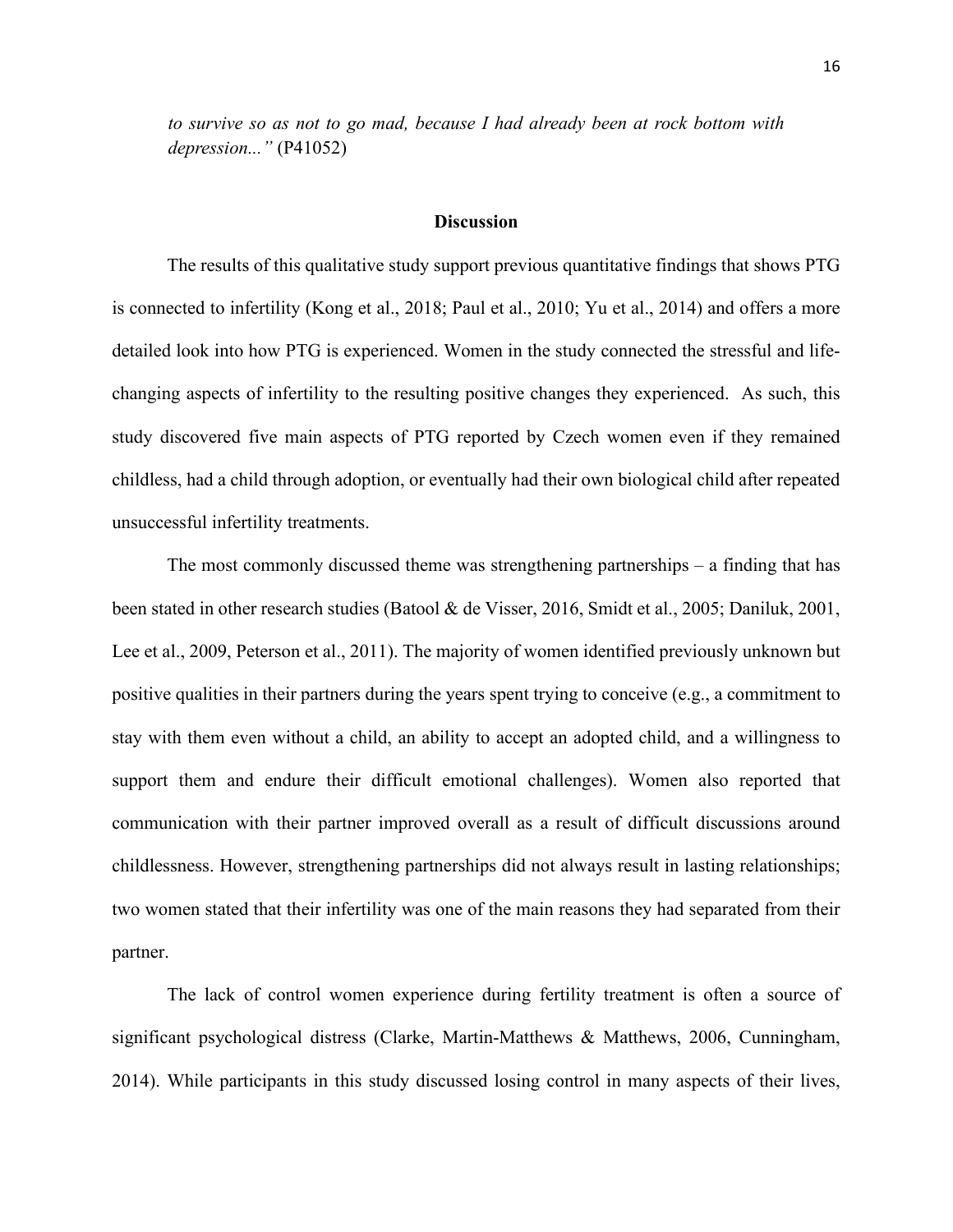several women reported gaining a new appreciation for personal humility, which included more profound respect for life and accepting that life often unfolds differently than our plans. These findings provide hope that growth can result from this destabilizing experience. In other studies, humility was reported by couples who expressed a sense of acceptance while reflecting on their experience with infertility treatment (Daniluk, 2001). In our study, personal humility was also experienced as an increased awareness that personal failures are not always the result of poor effort. These findings are supported by results from a study of Chinese women (Lee et al., 2009) who expressed similar sentiments of humility following unsuccessful IVF treatments.

Previous studies have found that the experience of infertility significantly alters social relationships (Johanson & Berg, 2005, Batool & de Visser, 2016). While this effect is commonly linked to increased personal distress, the results from the current study shed novel light on this phenomenon. Rather than viewing altered social relationships solely in negative terms of avoidance and loss, this study showed that part of this realignment was intentional — a choice to limit unwanted, undesirable relationships. In addition, many women reported finding new friends who were either in similar situations or were understanding of their infertility experience, a finding supported by recent studies (Batool & de Visser, 2016). Many women also described acquiring empathy for marginalized and excluded groups, as well as an ability to be perceptive and sensitive to other people´s suffering. This increased compassion for others has been found in several studies about PTG development in those who have experienced other traumatic events (Slezáčková, 2009, Calhoun & Tedeschi, 1999).

The stress of infertility challenges and threatens one's identity and is often linked to heightened psychological distress (Alamin et al., 2020, Clarke, Martin-Matthews & Matthews, 2006). However, from a PTG perspective, this study found that redefining one's identity also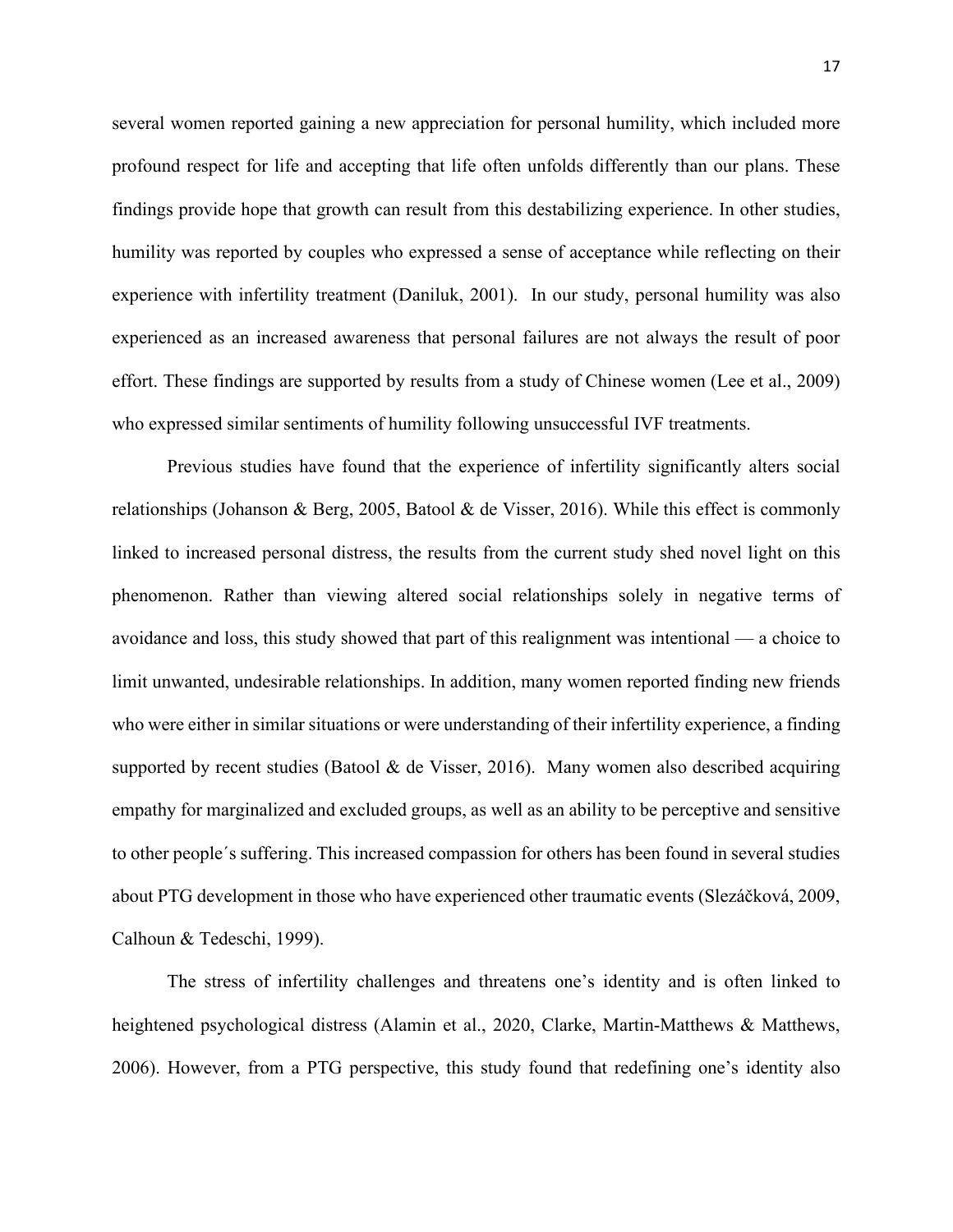contributed to increased self-appreciation. Although redefining one's identity was challenging, participants were able to understand that their personal value was not based merely on motherhood. They also praised themselves for discovering that they were emotionally stronger than they previously thought (Berger et al., 2013, Paul et al., 2010, Daniluk, 2001). This awareness of one's personal strength is one of the fundamental changes within PTG (Calhoun Tedeschi, 1999). Furthermore, all participants in the study began to incorporate health-promoting behaviors into their lives by having more respect for their body, feeling increased responsibility for their own health, and making healthier life choices – a theme also found in PTG studies of cancer patients and those who have experienced trauma through a direct threat to their health or life (Slezáčková, 2009, Sears et al. 2003).

All participants reported that the experience of infertility resulted in significant changes in their life philosophy, an outcome supported by other research examining positive changes after a traumatic experience (Lee et al., 2009, Calhoun &Tedeschi, 1999). In the current study, the women spoke about the necessity of seeking hope in times of hopelessness and meaning in times of suffering. Previous research has shown that hope is the most prominent and unremitting theme for all couples with infertility after their treatment failed. In this context, hope enabled couples to continue trying for a child despite failed treatments (Boden, 2007). In the current study, participants also mentioned the necessity of seeking a substitute goal (or meaning) in life. Some discovered this purpose through adoption, while others discovered meaning through openness to alternative life missions. Previous research defined this construct as meaning-based coping and found that it was related to decreased distress in women after the completion of unsuccessful fertility treatment (Peterson et al., 2009). Some of the women we interviewed reported that this change in their philosophy extended to their spiritual practices, either strengthening their existing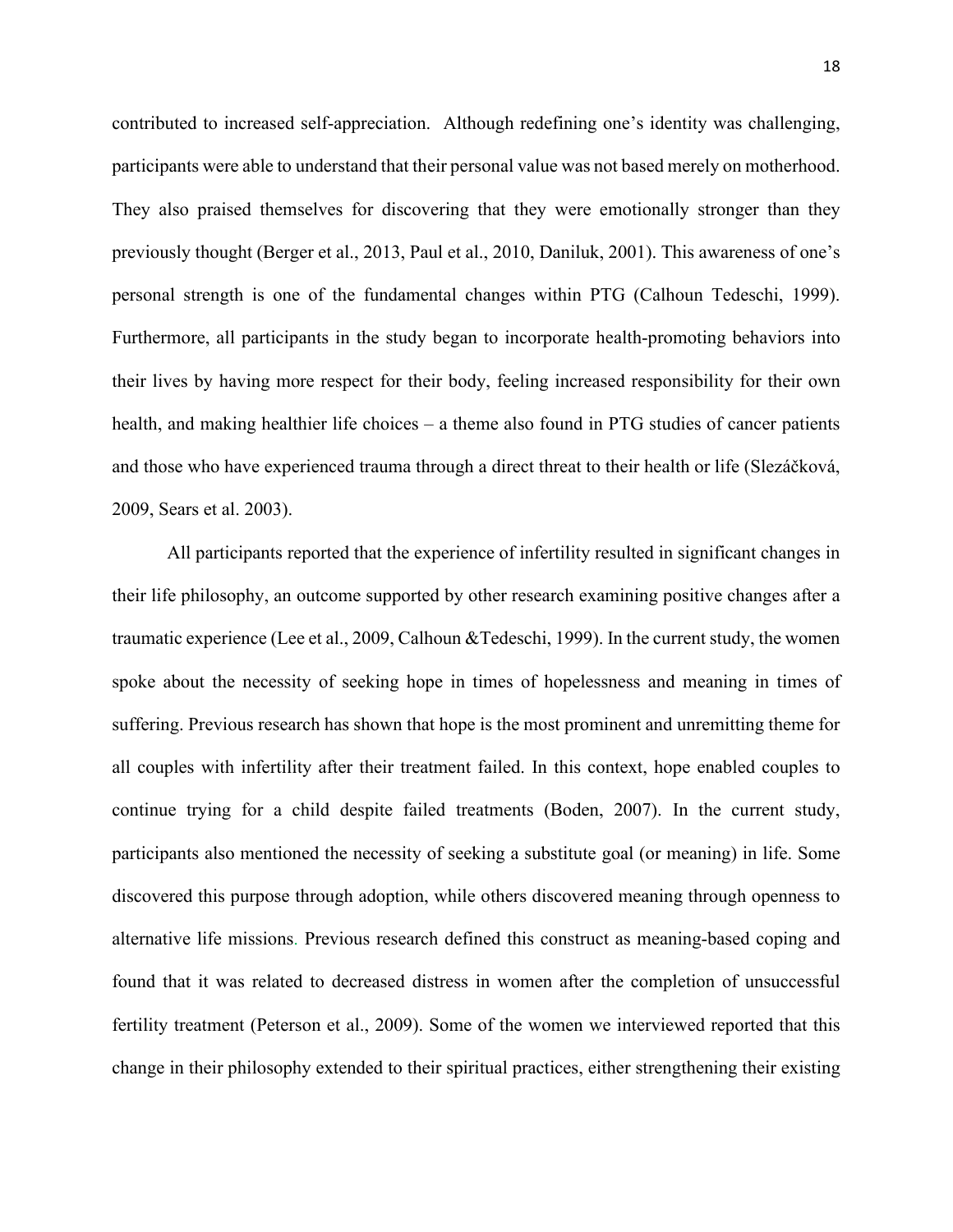faith or providing a path to new spiritual learning. This heightened need to address religious and spiritual issues is one of the main changes of PTG, as reported by Tedeschi and Calhoun (1999), and arises similarly in other traumatic experiences (Zeligman, 2019). The Czech Republic is one of the least religious countries globally (Hošek, 2012), so many women stated that they began to deal with spirituality for the first time.

The study's findings are limited by the qualitative study design, sampling procedure, and number of participants. PTG is a subjective phenomenon and is limited by retrospective selfreporting and reflection. It is also quite possible that the same type of research could bring different results when carried out in other European countries or different cultures (Alamin et al. 2020, Greil et al., 2010). In the Czech Republic, societal pressure on motherhood is probably not as strong as in developing countries; however, having a child remains one of the most important values (Slepičková, 2014). High-quality infertility treatment is relatively available; three basic attempts at IVF for women under 39 are covered by health insurance. Also, in the Czech Republic, the ethical restrictions on assisted reproduction are less strict than in many European countries, partially due to the weaker influence of religion on Czech culture. Thus, the experience of PTG in our study may be shaped by culture, religion, and society in the Czech Republic. Because of this, we cannot generalize our results to all women with long-term infertility.

#### **Implications of the findings for counseling and future research**

This study provides preliminary evidence that a long-standing experience of infertility in women can lead to elements of PTG*.* Because this topic has been relatively unexplored in infertility literature, findings from this study can benefit patients with infertility and offer directions for future research. Specifically, patients currently experiencing infertility can find hope in the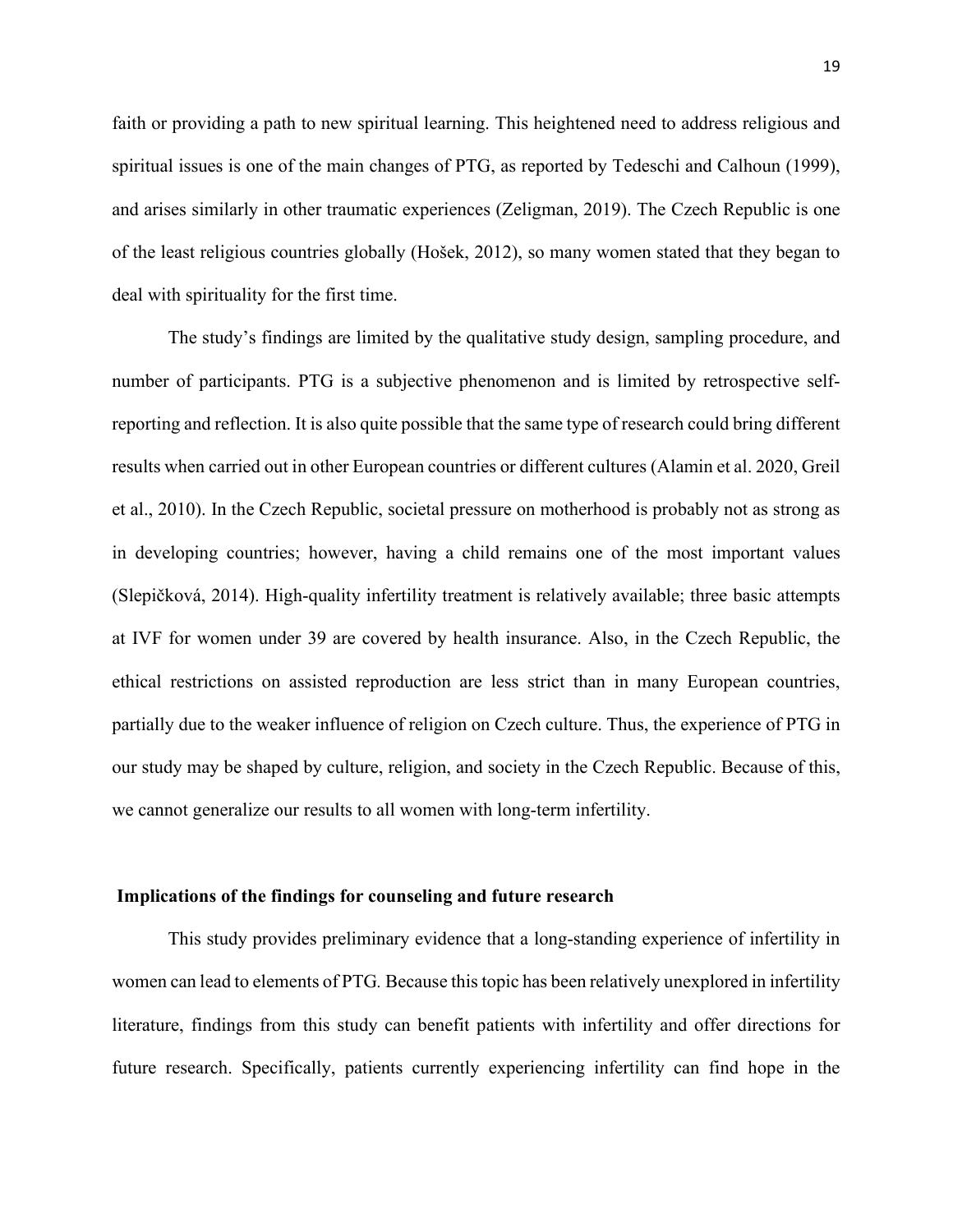possibility of PTG. Findings can also help medical and mental health providers facilitate the process of PTG in patients dealing with infertility. Future research that builds on the findings from this study is needed to add to our understanding of the relationship between the infertility experience and PTG. Longitudinal interviews could be used to identify changes in a woman's evaluation of her infertility experience over time.

Infertility can be a challenging life stressor and a heavy burden for both women and couples. However, the results of this qualitative study provide hope that growth can emerge from the suffering connected to infertility. Participants' stories shed light on the challenges of infertility and the positive changes that may arise from traumatic experiences. Participants specifically experienced PTG through strengthened partnerships, deepened humility, increased selfappreciation, reassessed social relationships, and discovering new meaning and purpose in life.

#### **Funding**

This work was supported by Ministry of Health, Czech Republic - conceptual development of research organization, Motol University Hospital, Prague,Czech Republic 00064203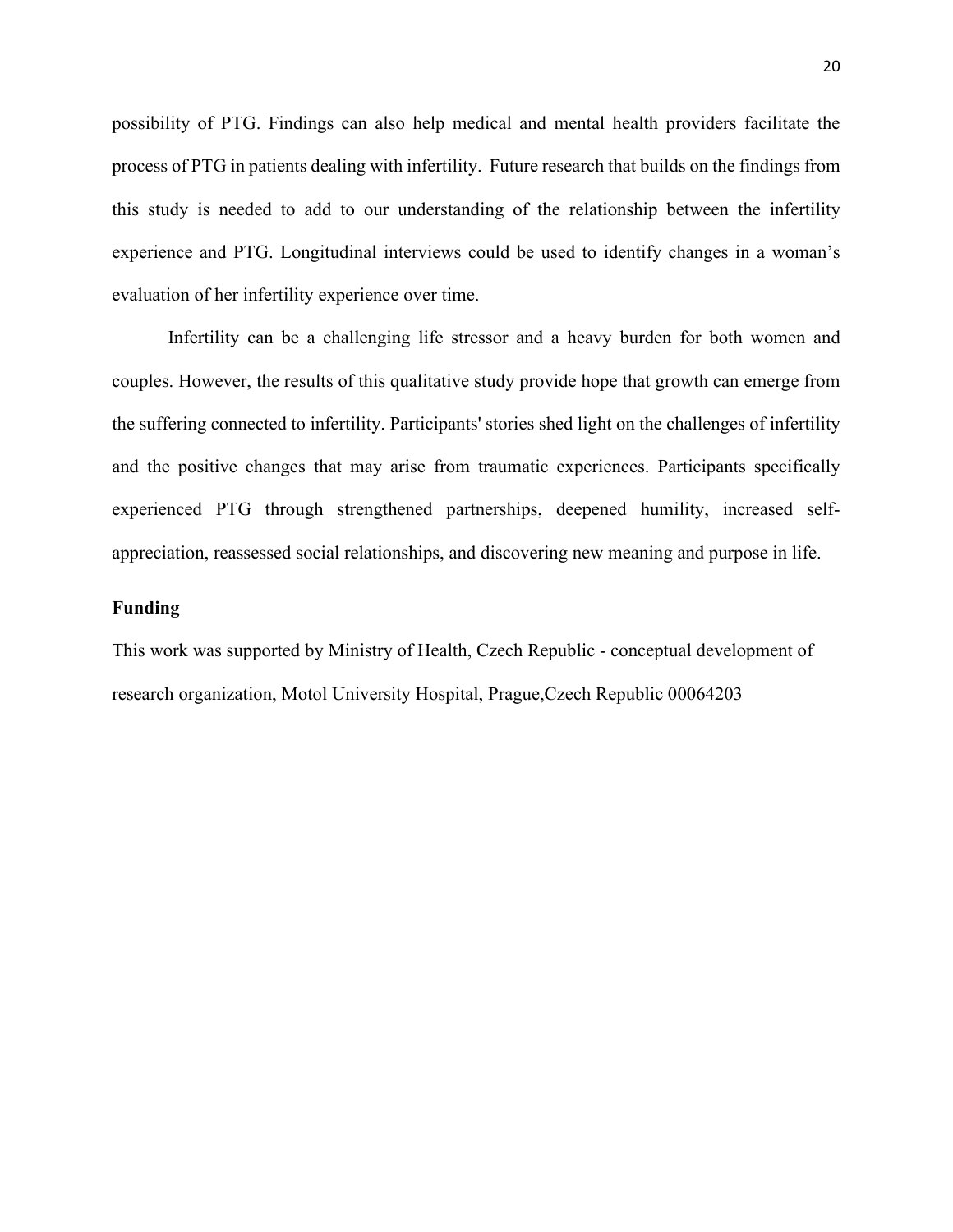#### **References**

- Alamin, S., Allahyari, T., Ghorbani, B., Sadeghitabar, A. & Karami M. T. (2020). Failure in identity building as the main challenge of infertility: A qualitative study. *Journal of Reproduction & Infertility, 21*(1), 49-58.
- Batool, S. S., & Visser, R. O. (2016). Experiences of infertility in British and Pakistani women: A cross-cultural qualitative analysis. *Health Care for Women International*, *37*, 180–196. <https://doi.org/10.1080/07399332.2014.980890>
- Berger, R. Paul, M. S. & Henshaw , L. A. (2013). Women's Experience of Infertility: A Multisystemic Perspective. *Journal of International Women's studies, 14*(1), 53-68.
- Boden, J. (2007). When IVF treatment fails. *Human Fertility, 10*, 93-98. https://doi.org/10.1080/14647270601142614
- Boivin, J., Bunting, L., Collins, J. A., & Nygren, K.G. (2007). International estimates of infertility prevalence and treatment-seeking: Potential need and demand for infertility medical care. *Human Reproduction*, *22*(6), 1506-1512. https://doi.org/10.1093/humrep/dem046
- Braun, V., & Clarke, V. (2012). Thematic analysis. In H. Cooper, P. M. Camic, D. L. Long, A. T. Panter, D. Rindskopf, & K. J. Sher (Eds.), *APA handbook of research methods in psychology, Vol. 2. Research designs: Quantitative, qualitative, neuropsychological, and biological* (pp. 57-71). American Psychological Association.
- Calhoun, L. G., & Tedeschi, R. G. (1999). *Facilitating posttraumatic growth. A clinician´s guide*. (1999). Lawrence Erlbaum Associates.
- Calhoun, L. G., & Tedeschi, R. G. (2006). *Handbook of Posttraumatic growth: Research and practice*. Lawrence Erlbaum Associates.
- Clarke, L. H., Martin-Matthews, A. N., & Matthews, R. (2006). The continuity and discontinuity of the embodied self in infertility. *Canadian Review of Sociology,43*(1), 95-113. https://doi.org/10.1111/j.1755-618X.2006.tb00856.x
- Cunningham, N. (2014). Lost in transition : Women experiencing infertility. *Human Fertility, 17*(3), 154-158. https://doi.org/10.3109/14647273.2014.930517
- Daniluk, J. C. (2001). "*If we had it to do over again…*": Couples' reflections on their experiences of infertility treatments. *The Family Journal, 9*(2), 122-133. https://doi.org/10.1177/1066480701092006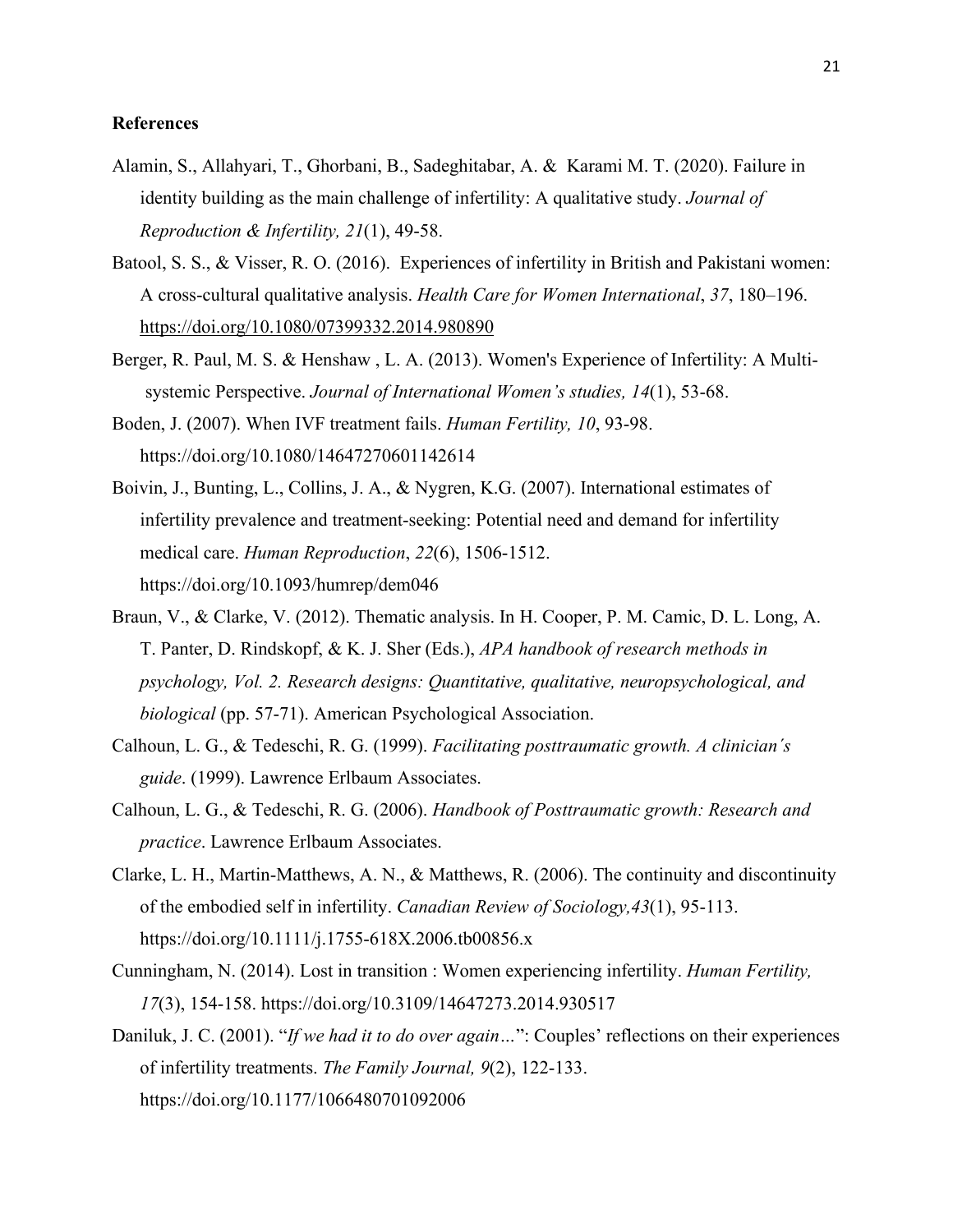- Daniluk, J. C., & Tench, E. (2007). Long term adjustment of infertile couples following unsuccessful medical intervention. *Journal of Counseling and Development, 85*(1), 89-100. https://doi.org/10.1002/j.1556-6678.2007.tb00448.x
- Fahrenberg, J., Myrtek, M., Schumacher, J., & Brahler, E. (2001). *Dotazník životní spokojenosti.* Překlad a předmluva: Rodný, T., Rodná, K. Praha: Testcentrum.
- Greil, A., Slauson-Blevins, K., & McQuillan, J. (2010). The experience of infertility: A review of recent literature. *Sociology of Health & Illness, 32*(1), 140-162. https://doi.org/10.1111/j.1467-9566.2009.01213.x
- Hanna, E., & Gough, B. (2015). Experiencing male infertility: A review of the qualitative research literature. *Sage Open 5*(4), 1-9. <https://doi.org/10.1177/2158244015610319>
- Hošek, P. (2012). *A bohové se vracejí. Proměny náboženství v postmoderní době*. Jihlava: Mlýn.
- Johanson, M. & Berg, M. (2005) Women's experience of childlessness: 2 years after the end of in vitro fertilization treatment. *Scandinavian Journal of Caring Sciences, 19*(1), 58-63. https://doi.org/10.1111/j.1471-6712.2005.00319.x
- Konečná, H. (2009). *Na cestě za dítětem. Dvě malá křídla*. Praha: Galén.
- Kong, L., Fang, M., Ma, T., Li, G., Yang, F., Meng, Q., Li, Y., & Li, P. (2018). Positive affect mediates the relationships between resilience, social support and posttraumatic growth of women with infertility. *Psychology, Health & Medicine*, *23*(6), 707-717. https://doi.org/10.1080/13548506.2018.1447679
- Lee, G. L., Choi, W. H. H., Chan, C. H.Y., Chan, A.L.W. & Ng, E. H. Y. (2009). Life after unsuccessful IVF treatment in an assisted reproduction unit: a qualitative analysis of gains through loss among Chinese persons in Hong Kong. *Human Reproduction, 24*(8), 1920- 1929. https://doi.org/10.1093/humrep/dep091
- Lincoln, Y. S., & Guba, E. G. (1985). *Naturalistic inquiry.* Sage Publications.
- Luk, B. H., & Loke A.Y. (2015). The impact of infertility on the psychological well-being, marital relationships, sexual relationships, and quality of life of couples: A systematic review. *Journal of Sex & Marital Therapy,41*(6), 610-25. https://doi.org/10.1080/0092623X.2014.958789
- Miovský, M. (2006). *Kvalitativní přístup a metody v psychologickém výzkumu*. Praha: Grada Publishing. a.s.
- Nowell, L. S., Norris, J. M., White, D. E., Moules, N. J. (2017). Thematic analysis: Striving to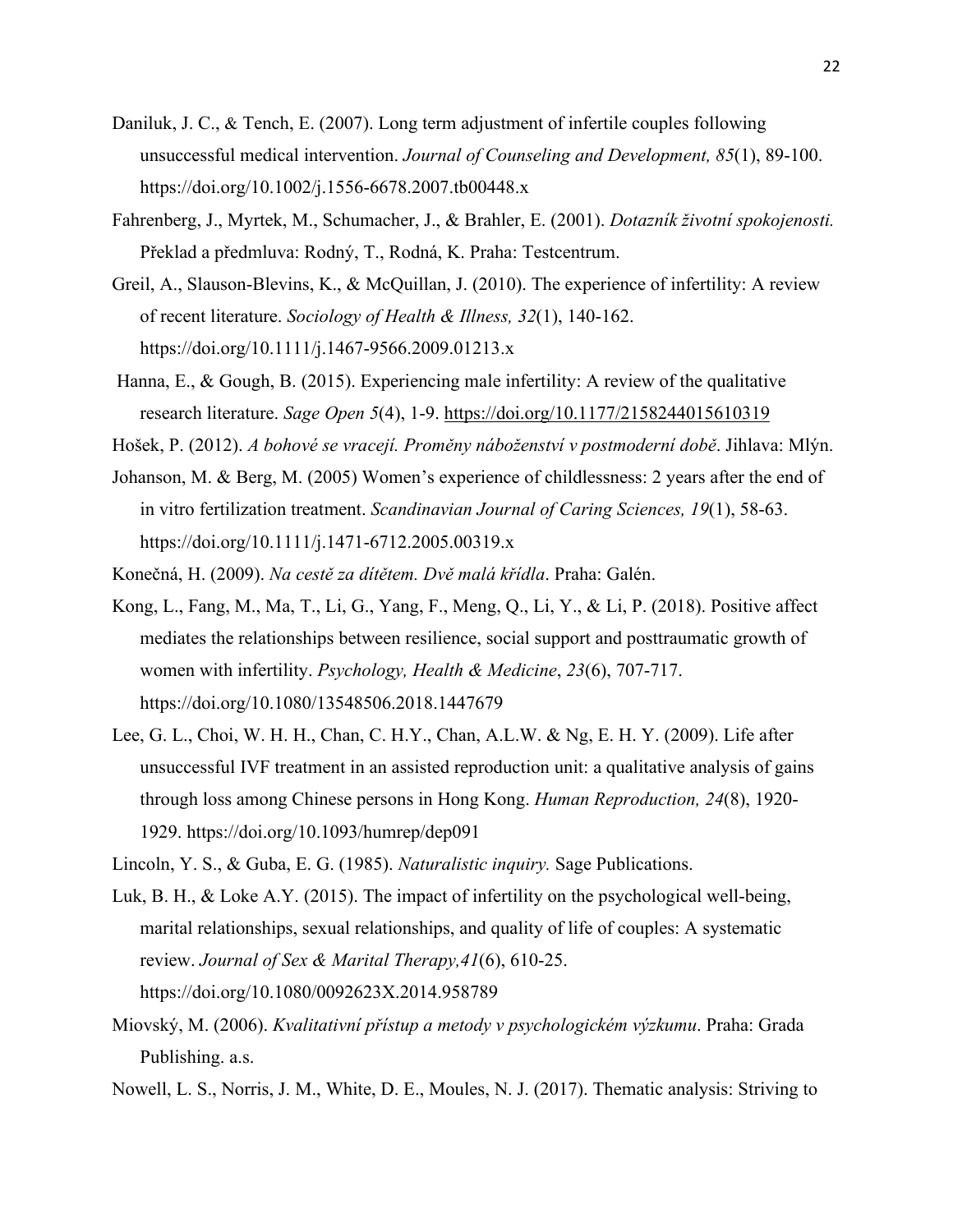meet the trustworthiness criteria. *International Journal of Qualitative Methods, 16,* 1-13. https://doi.org/10.1177/1609406917733847

- Paul, M. S., Berger, R., Berlow, N., Ronvner-Ferguson, H., Figlerski, L., Gardner, S., & Malave, A. F. (2010). Posttraumatic growth and social support in individuals with infertility. *Human Reproduction, 25*(1), 133-141. https://doi.org/10.1093/humrep/dep367
- Peterson, B. D., Pirritano, M., Christensen, U., Boivin, J., Block, J., & Schmidt, L. (2009). The longitudinal impact of partner coping in couples following 5 years of unsuccessful fertility treatments. *Human Reproduction, 24*, 1656-1664. <https://doi.org/10.1093/humrep/dep061>
- Peterson, B. D., Pirritano, M., Block, J., & Schmidt, L. (2011). Marital benefit and coping strategies in men and women undergoing unsuccessful fertility treatments over a 5-year period. *Fertility & Sterility, 95*, 1759-1763.
- Ratislavová, K. & Kašová, L. (2009). Psychosomatický doprovod při léčbě sterility v centrech asistované reprodukce. *Zdravotnícké štúdie*, *2*(2), 73-77.
- Schmidt L., Holstein, B., Christensen, U., & Boivin, J. (2005). Does infertility cause marital benefit? An epidemiological study of 2250 women and men in fertility treatment. *Patient Education Counseling, 59,* 244-251. https://doi.org/10.1016/j.pec.2005.07.015
- Sears, S. R., Stanton, A. L., & Danoff-Burg, S. (2003). The yellow brick road and the emerald city: Benefit finding, positive reappraisal coping and posttraumatic growth in women with early-stage breast cancer. *Health Psychology, 22*(5), 487-97. https://doi.org/10.1037/0278- 6133.22.5.487
- Slepičková L. (2006). Nedobrovolná bezdětnost jako sociologické téma. *Sociologický časopis/ Czech Sociological Review 42***,** 937-951.https://doi.org/10.13060/00380288.2006.42.5.05
- Slepičková L. (2009). Neplodnost jeho a neplodnost její: Genderové aspekty asistované reprodukce. Sociologický časopis/ Czech Sociological Review 45, 177-203. https://doi.org/10.13060/00380288.2009.45.1.08
- Slepičková L. (2014). *Diagnóza neplodnost. Sociologický pohled na zkušenost nedobrovolné bezdětnosti.* Brno: Sociologické nakladatelství.
- Slezáčková A. (2009). Posttraumatický rozvoj osobnosti v kontextu pozitivní psychologie. *Sborník prací filozofické fakulty Brněnské Univerzity 13,* 45-59.
- Sternke, E. A., & Abrahamson, K. (2015). Perceptions of women with infertility on stigma and disability. *Sexuality and Disability, 33*(1), 3-17. https://doi.org/10.1007/s11195-014-9348-6.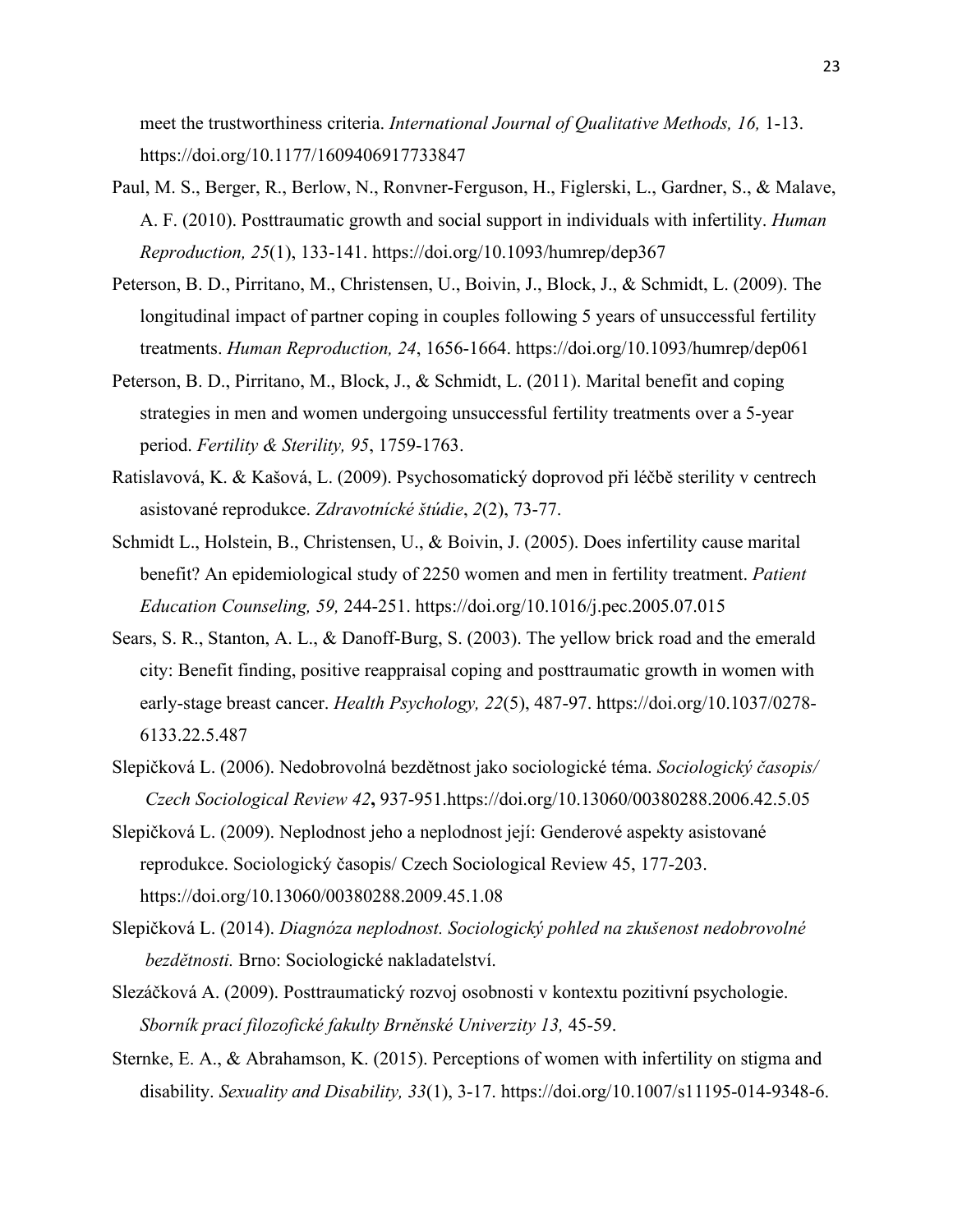- Tedeshi, R. G., & Calhoun, L. G. (2004). Posttraumatic growth: Conceptual foundations and empirical evidence. *Psychological Inquiry, 15*(1), 1-18.
- Yu, Y., Peng, L., Chen, L., Long, L., He, W., Li, M., & Wang, T. (2014). Resilience and social support promote posttraumatic growth of women with infertility: The mediating role of positive coping. *Psychiatry Research, 215*, 401-405. https://doi.org/10.1016/j.psychres.2013.10.032
- Zeligman, M., McElroy-Heltzel, S. E., Davis, E. B., Dispenza, F., Davis, D. E., & DeBlaere, C. (2019). Posttraumatic growth and trauma in flood survivors: Contribution of attitudes toward god. *Journal of Mental Health Counseling, 4*(2), 127-143. https://doi.org/10.17744/mehc.41.2.03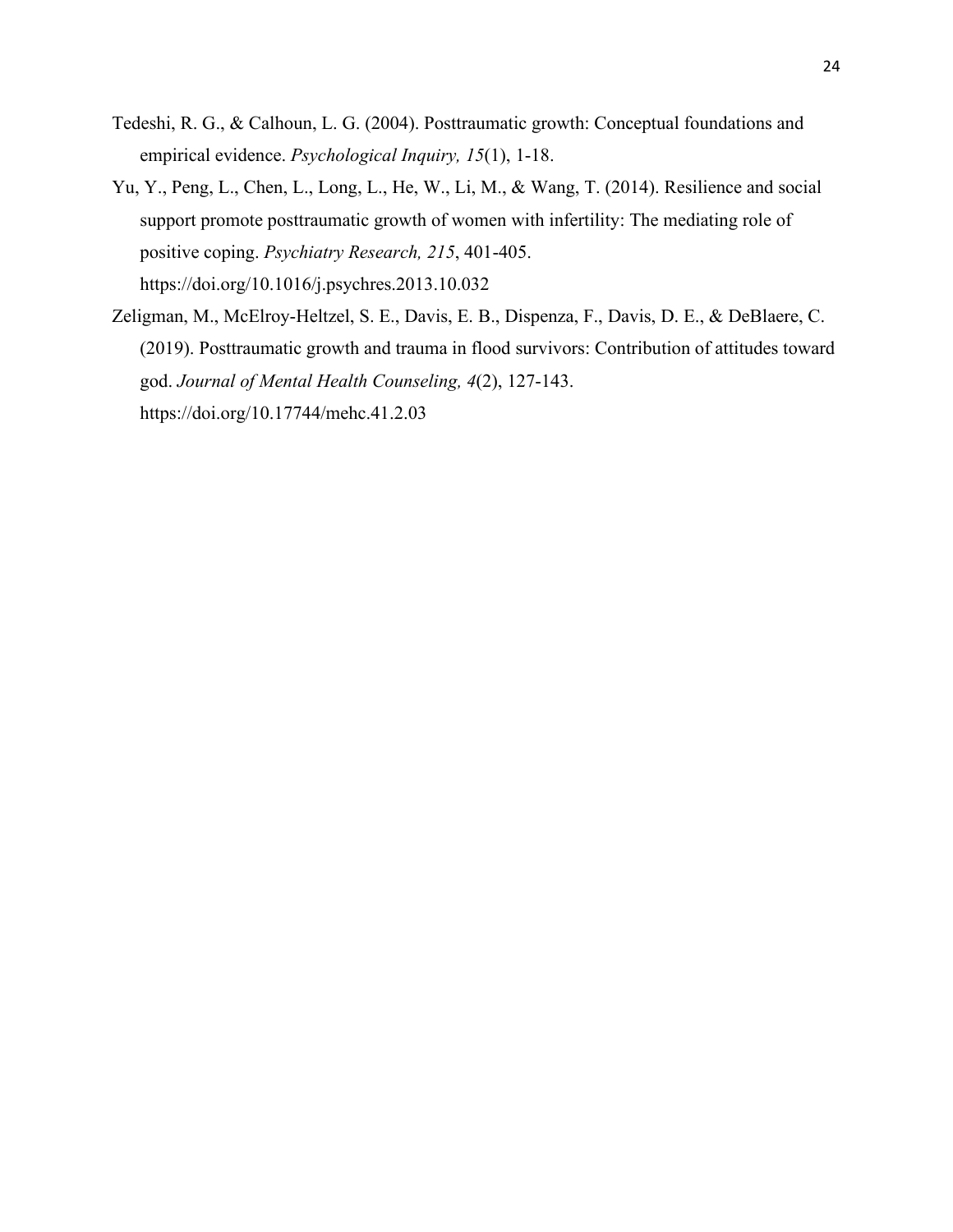# **Table 1**

# **Demographic data of women (N=24)**

|                              | N  | $M(\%)$ | <b>SD</b> |
|------------------------------|----|---------|-----------|
| Age                          |    | 38,8    | 5.4       |
| 30-36                        | 9  | (37%)   |           |
| 37-43                        | 10 | (42%)   |           |
| 44 <                         | 5  | (21%)   |           |
| Years trying to conceive     |    | 6.2     | 2.6       |
| $8-10$                       | 9  | (38%)   |           |
| $5 - 7$                      | 8  | (33%)   |           |
| $\lt 4$                      | 7  | (29%)   |           |
| <b>Education</b>             |    |         |           |
| University degree            | 22 | (92%)   |           |
| Secondary school             | 2  | (8%)    |           |
| <b>Current family status</b> |    |         |           |
| With no child                | 11 | (46%)   |           |
| With biological child        | 8  | (33%)   |           |
| With adopted child           | 5  | (21%)   |           |
| <b>Diagnostic status</b>     |    |         |           |
| Female factor                | 7  | (29%)   |           |
| Male factor                  | 3  | (13%)   |           |
| Couple factor                | 5  | (21%)   |           |
| Unexplained factor           | 9  | (37%)   |           |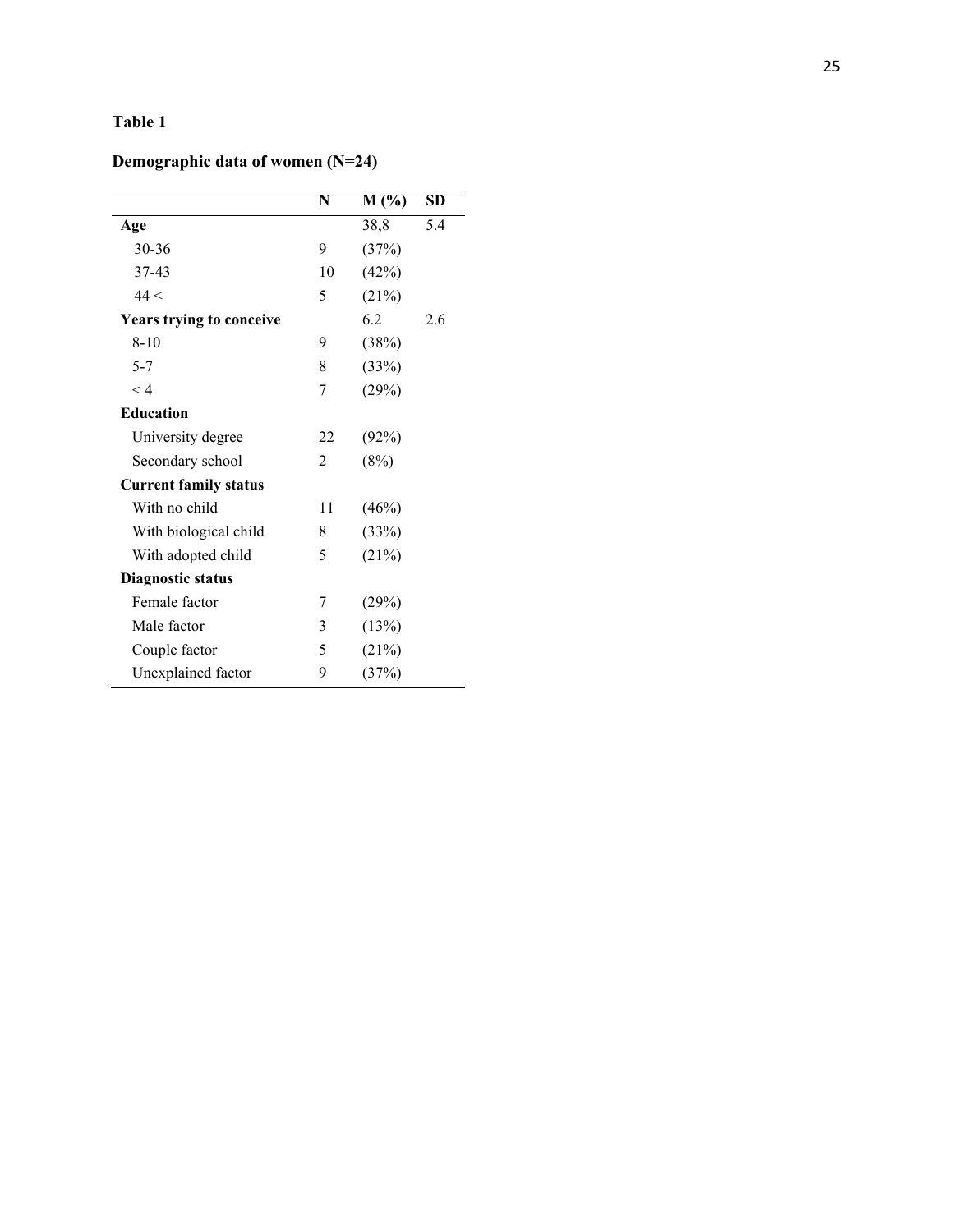|                            | <b>PARTNERSHIP</b>       |                |                          | <b>HUMILITY</b>   |                          | SELF-<br><b>APPRECIATION</b> |                          | <b>SOCIAL</b><br><b>RELATIONSHIPS</b> |                          |                          | PHILOSOPHY OF<br><b>LIFE</b> |                      |                          |                 |                          |
|----------------------------|--------------------------|----------------|--------------------------|-------------------|--------------------------|------------------------------|--------------------------|---------------------------------------|--------------------------|--------------------------|------------------------------|----------------------|--------------------------|-----------------|--------------------------|
|                            |                          |                |                          |                   |                          |                              |                          |                                       |                          |                          |                              |                      |                          |                 |                          |
|                            | good qualities           | communication  | partnership bond         | control over life | planning the<br>future   | children are gifts           | self-worth               | personal strength                     | lifestyle                | empathy                  | weed out friends             | relationships<br>new | seeking hope             | meaning of life | spirituality             |
|                            | $n=24$                   |                |                          | $n=21$            |                          |                              | $n=24$                   |                                       | $n=20$                   |                          |                              | $n=24$               |                          |                 |                          |
| No child                   |                          |                |                          |                   |                          |                              |                          |                                       |                          |                          |                              |                      |                          |                 |                          |
| V38100                     |                          | $\mathbf{I}$   | T                        |                   |                          |                              |                          | T                                     | I                        |                          | I                            |                      | $\overline{\phantom{a}}$ | T               |                          |
| A32060                     |                          |                | T                        | T                 | $\overline{\phantom{a}}$ |                              | $\mathbf{I}$             | T                                     | $\overline{\phantom{a}}$ |                          | $\overline{\phantom{a}}$     | T                    | $\overline{\phantom{a}}$ | T               | $\overline{\phantom{a}}$ |
| S36050                     |                          | $\overline{1}$ |                          |                   | $\overline{1}$           |                              | $\overline{1}$           | $\mathbf{I}$                          |                          |                          |                              | $\mathsf{I}$         | $\overline{1}$           | $\overline{1}$  | $\mathbf{I}$             |
| T35070                     |                          |                | $\overline{\phantom{a}}$ | $\mathbf{I}$      |                          |                              | $\overline{\phantom{a}}$ |                                       | $\overline{\phantom{a}}$ | T                        | $\overline{\phantom{a}}$     | T                    |                          | I               |                          |
| J3908T                     | $\overline{\phantom{a}}$ |                | $\overline{\phantom{a}}$ |                   |                          |                              |                          |                                       | $\overline{\phantom{a}}$ |                          | $\overline{\phantom{a}}$     |                      |                          | ı               |                          |
| K53100                     | $\mathbf{I}$             |                |                          |                   |                          | $\mathbf{I}$                 | $\overline{\phantom{a}}$ |                                       |                          | $\mathbf{I}$             | $\mathbf{I}$                 |                      | $\mathsf{I}$             | T               | $\overline{\phantom{a}}$ |
| T3510T                     |                          |                | $\overline{\phantom{a}}$ | $\mathbf{I}$      |                          |                              | $\overline{\phantom{a}}$ | $\mathbf{I}$                          |                          |                          |                              |                      |                          | T               | $\overline{\phantom{a}}$ |
| J41100                     |                          | $\mathbf{I}$   |                          | $\mathbf{I}$      |                          |                              | I                        | I                                     | I                        | $\mathbf{I}$             | $\overline{\phantom{a}}$     | $\mathbf{I}$         | $\overline{\phantom{a}}$ |                 | $\overline{\phantom{a}}$ |
| K39040                     | $\overline{\phantom{a}}$ | $\mathbf{I}$   | $\mathbf{I}$             | $\mathbf{I}$      |                          |                              | $\mathbf{I}$             | $\mathbf{I}$                          | $\mathbf{I}$             |                          | $\overline{\phantom{a}}$     |                      | $\mathsf{I}$             | T               | $\overline{\phantom{a}}$ |
| F30070                     | $\overline{\phantom{a}}$ |                | $\overline{1}$           | $\overline{1}$    |                          | $\overline{1}$               |                          | T                                     | $\overline{1}$           | $\overline{1}$           | $\overline{1}$               |                      |                          | Ī               | $\overline{1}$           |
| G33050                     |                          | $\mathbf{I}$   |                          |                   |                          | T                            |                          | $\mathbf{I}$                          | $\overline{\phantom{a}}$ |                          |                              | T                    | $\mathsf{l}$             | I               |                          |
| sum                        | $\overline{4}$           | 5              | $\overline{7}$           | $\sqrt{6}$        | $\overline{2}$           | 3                            | $\overline{7}$           | $\bf 8$                               | 8                        | $\overline{4}$           | $\boldsymbol{8}$             | 5                    | $\overline{7}$           | 10              | $\overline{7}$           |
| <b>Biological</b><br>child |                          |                |                          |                   |                          |                              |                          |                                       |                          |                          |                              |                      |                          |                 |                          |
| J352,52                    |                          | $\mathbf{I}$   | $\mathbf{I}$             |                   | $\mathbf{I}$             |                              |                          |                                       | $\mathbf{I}$             |                          |                              |                      | $\mathbf{I}$             |                 |                          |
| 144032                     | $\mathbf{I}$             |                |                          |                   |                          | $\overline{\phantom{a}}$     |                          |                                       | $\overline{1}$           | $\overline{1}$           | $\overline{1}$               | $\overline{1}$       |                          | $\overline{1}$  |                          |
| L41081                     | $\mathbf{I}$             |                |                          |                   |                          |                              |                          | $\mathbf{I}$                          | $\overline{\phantom{a}}$ |                          | T                            | $\mathbf{I}$         |                          | ı               | I                        |
| M34042                     | $\mathbf{I}$             |                |                          |                   | $\mathbf{I}$             |                              | $\mathbf{I}$             | $\mathbf{I}$                          | T                        |                          |                              |                      |                          |                 | $\mathbf{I}$             |
| M38031                     | $\mathbf{I}$             |                | T                        | $\mathbf{I}$      |                          |                              |                          | $\mathbf{I}$                          |                          |                          | $\mathbf{I}$                 | $\mathbf{I}$         | $\mathsf{I}$             |                 |                          |
| J47102                     |                          |                | I                        |                   |                          | T                            | T                        | T                                     |                          |                          | $\overline{\phantom{a}}$     |                      | I                        | ı               |                          |
| P41052                     | $\overline{\phantom{a}}$ | T              | $\overline{\phantom{a}}$ |                   | I                        | $\mathsf{I}$                 |                          |                                       | I                        |                          |                              |                      | $\overline{\phantom{a}}$ | I               | T                        |
| E322,5T                    | $\overline{\phantom{a}}$ |                | I                        |                   | $\overline{\phantom{a}}$ |                              |                          |                                       | $\overline{\phantom{a}}$ | ı                        | $\overline{\phantom{a}}$     |                      |                          |                 | $\overline{\phantom{a}}$ |
| sum                        | 6                        | $\overline{2}$ | 5                        | $\mathbf{1}$      | $\overline{4}$           | 3                            | $\overline{2}$           | $\overline{4}$                        | 6                        | $\overline{2}$           | 5                            | 3                    | $\overline{4}$           | 4               | 4                        |
| Adopted<br>child           |                          |                |                          |                   |                          |                              |                          |                                       |                          |                          |                              |                      |                          |                 |                          |
| M4208A                     | $\mathbf{I}$             | $\mathsf{I}$   | $\mathbf{I}$             |                   | T                        | $\mathbf{I}$                 |                          |                                       | T                        | $\mathsf{I}$             |                              |                      | T                        |                 | $\overline{\phantom{a}}$ |
| D3903A                     |                          | I              |                          |                   | I                        |                              |                          | T                                     | I                        | T                        | $\overline{\phantom{a}}$     | I                    |                          |                 | I                        |
| M4407A                     | $\mathbf{I}$             | L              |                          |                   | $\mathsf{I}$             |                              | $\mathsf{I}$             |                                       |                          |                          |                              | T                    |                          | $\mathbf{I}$    | T                        |
| O3905A                     |                          |                | $\overline{1}$           | $\mathbf{I}$      |                          |                              |                          |                                       | T                        | $\overline{\phantom{a}}$ | $\overline{1}$               | $\mathbf{I}$         | $\mathsf{l}$             |                 |                          |
| D4608A                     | $\mathbf{I}$             | $\mathsf{I}$   | $\mathbf{I}$             |                   | T                        |                              |                          | L                                     |                          |                          | $\mathbf{I}$                 |                      | $\overline{\phantom{a}}$ | L               |                          |
| sum                        | 3                        | $\overline{4}$ | 3                        | $\mathbf{1}$      | $\overline{4}$           | $\mathbf{1}$                 | $\mathbf{1}$             | $\overline{2}$                        | 3                        | 3                        | 3                            | 3                    | 3                        | 2               | 3                        |
| <b>TOTAL</b>               | 13                       | 11             | 15                       | $\bf 8$           | 10                       | 7                            | 10                       | 14                                    | 17                       | 9                        | 16                           | 11                   | 14                       | 16              | 14                       |

**Table 2. The frequency of reported Post-Traumatic Growth (PTG) by themes and sub-themes**